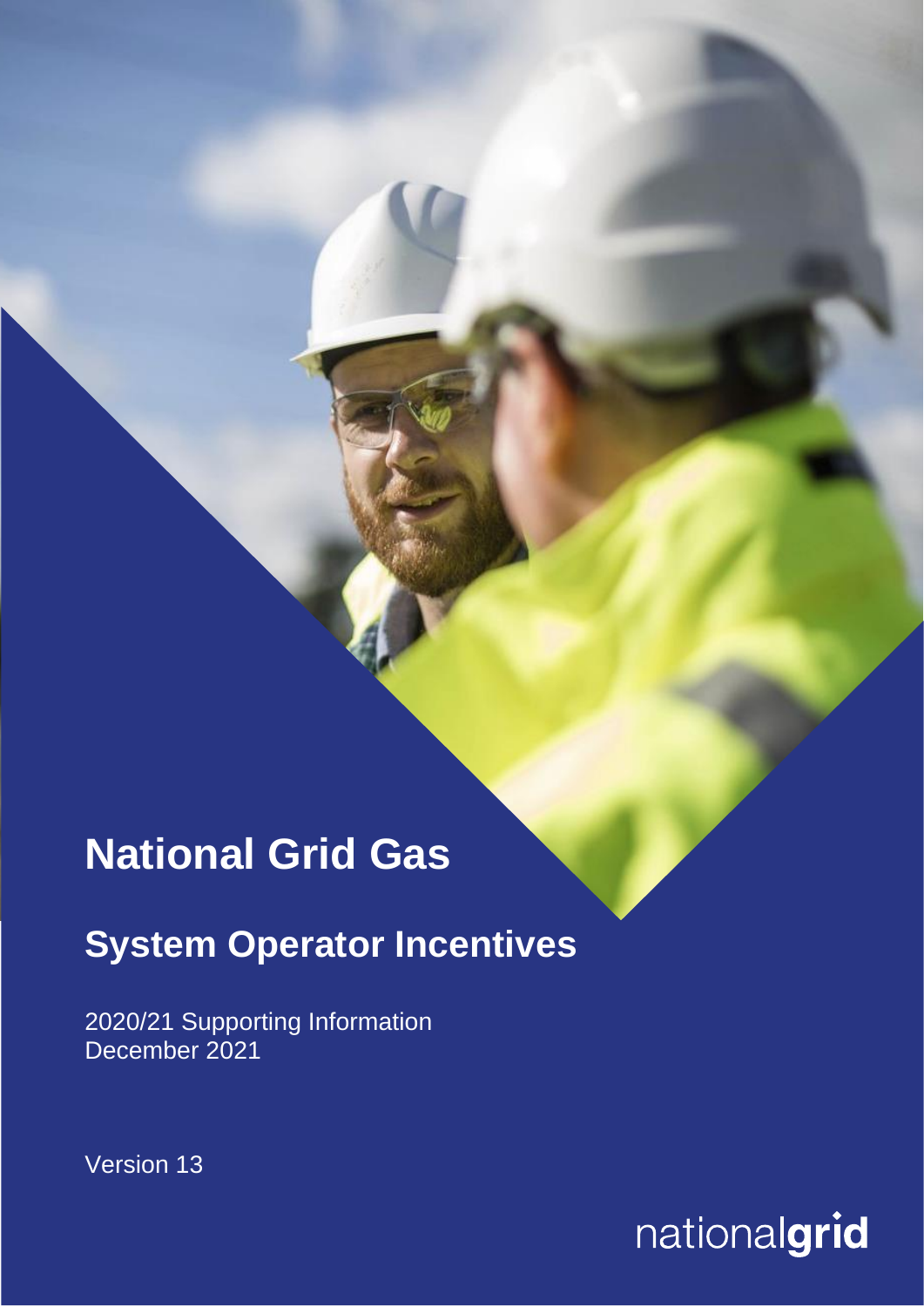## **Contents**

## **Introduction**

| Introduction to the Gas System Operator Incentives |  |
|----------------------------------------------------|--|
|----------------------------------------------------|--|

## **Financial Incentive Schemes**

| <b>Entry Capacity and Exit Capacity Constraint Management</b> |                 |
|---------------------------------------------------------------|-----------------|
| <b>NTS Shrinkage</b>                                          | 10              |
| <b>Demand Forecasting</b>                                     | 12 <sub>2</sub> |
| <b>Residual Balancing</b>                                     | 15              |
| <b>Maintenance</b>                                            | 17              |
| <b>Greenhouse Gas Emissions</b>                               | 20              |
| <b>Customer and Stakeholder Satisfaction</b>                  | 22              |

## **Financial Performance**

## **Incentive Payment Charges**

| <b>Impact of Incentive Payments on Charges</b> |  |
|------------------------------------------------|--|
|------------------------------------------------|--|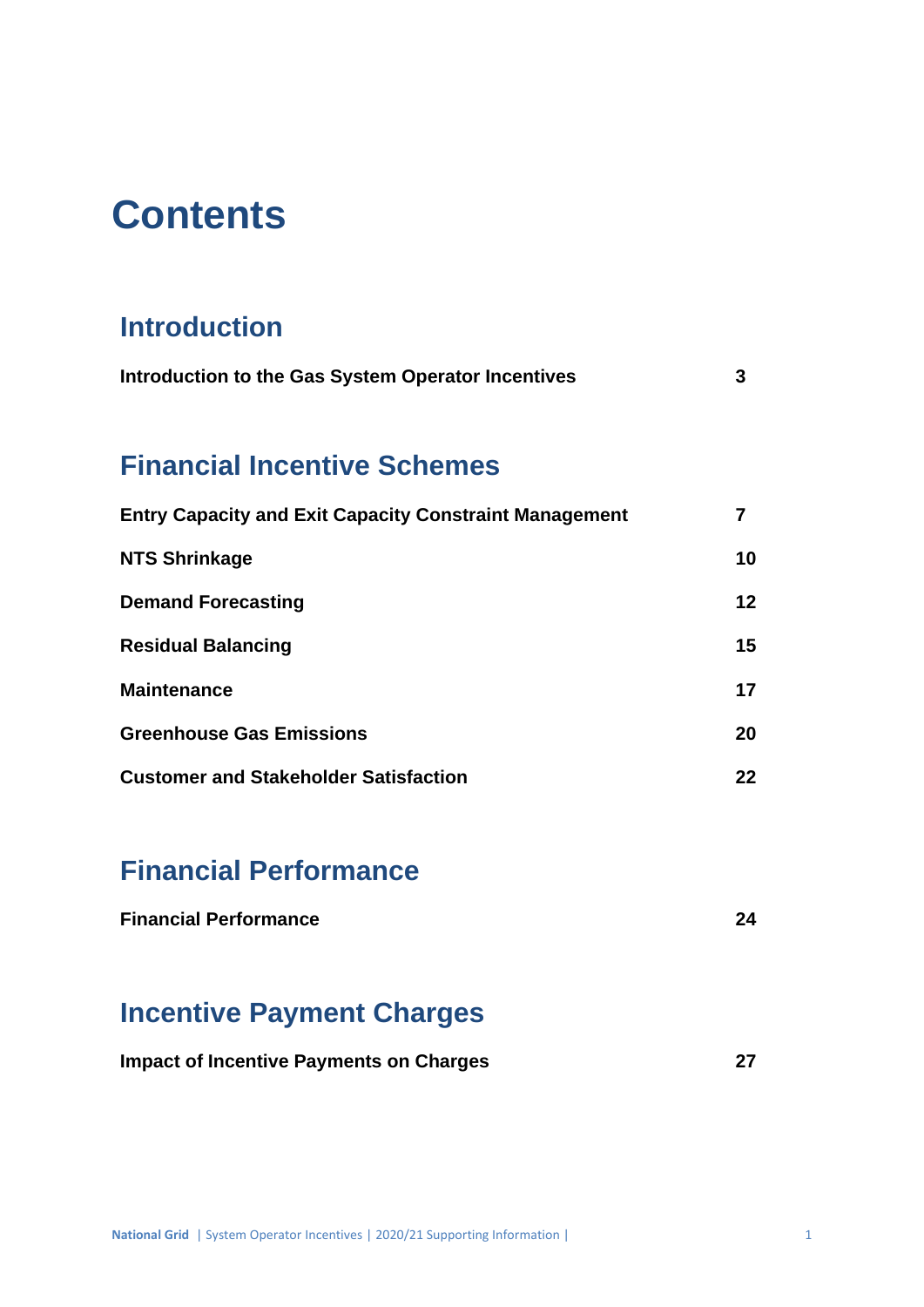# **1 Introduction**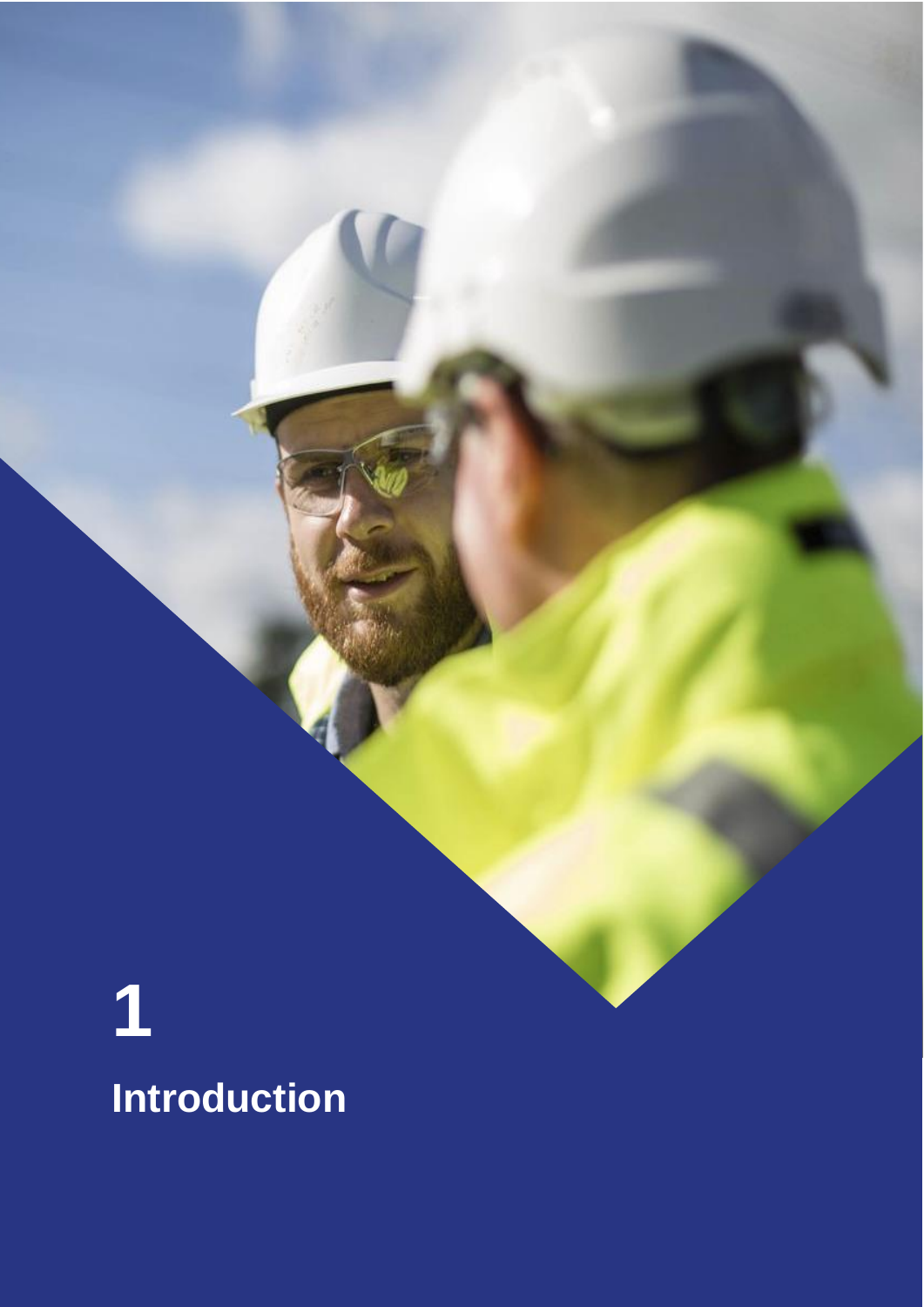## **Introduction to the Gas System Operator Incentives**

- 1. National Grid Gas (National Grid) operates the high-pressure Gas National Transmission System (NTS) in Great Britain. This Gas System Operator (GSO) function is subject to Licence<sup>1</sup> obligations and several financial incentive arrangements.
- 2. These incentive arrangements are designed to minimise the overall cost of system operation to consumers, to consider environmental impacts and to support the efficient operation of the wholesale gas market, to deliver outputs which provide benefits to the industry and consumers.
- 3. These benefits include direct financial benefit from reductions in the costs associated with operating the gas transmission network and ensuring that we are adjusting key outputs with customer and consumer value.
- 4. The various incentive schemes provide a focus on key areas where National Grid can create value for the industry and consumers, allowing National Grid to retain a share of any value created (or to be penalised should targets not be met).

### **Background**

- 5. This document was produced following feedback received through responses to consultation papers and industry events. This document summarises the GSO Incentive Schemes and details their performance to date.
- 6. This report will conclude the 8-year RIIO-1 period, the 2021/22 report will be the first report for the RIIO-2 period.

### **Incentive Development for RIIO-T1**

7. The 2020/21 incentive arrangements are part of the RIIO-T1 Framework, the first Transmission price control under Ofgem's new model of regulation that ran from April 2013 to March 2021.



- 8. RIIO aims to use incentives to promote the innovation needed to deliver agreed outputs, such as safety, reliability and reduced environmental impact.
- 9. RIIO's goal is a reliable and sustainable energy network that delivers value to our end consumers.
- 10. National Grid operated several incentive schemes prior to the RIIO-T1 Framework. Table 1 summarises the changes to those schemes and the schemes that commenced at the start of RIIO-T1.

<sup>&</sup>lt;sup>1</sup> The National Grid Gas Plc Gas Transporter Licence in respect of the NTS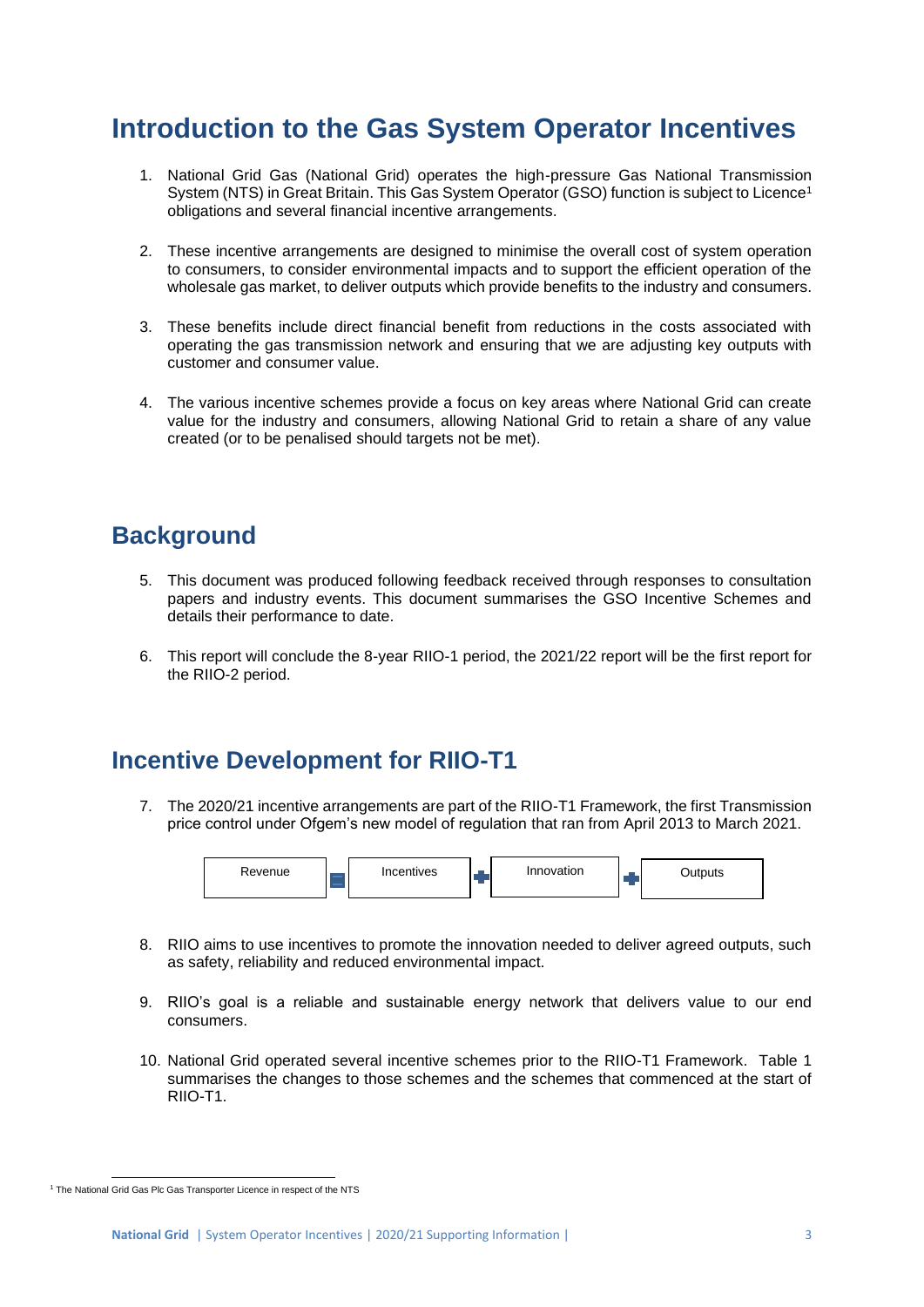## **Incentive Review**

- 11. The majority of the incentive schemes agreed for the RIIO-T1 price control period have been set to run for an eight-year duration.
- 12. Where new incentives were introduced or where incentives had been substantially changed, the incentives (known as Shallow Incentives) were set for a shorter period to enable the effectiveness to be assessed before committing to longer timescales.
- 13. Incentive reviews took place in 2015 and 2018 for the Maintenance, Demand Forecasting (D-2 to D-5) and Greenhouse Gas Emissions incentives. These incentives were retained, where changes were made to scheme parameters these are reflected in the performance tables in Section 3. Table 1 summarises the incentives and changes that commenced at the start of RIIO-T1.

#### **Table 1: Summary of incentive development for RIIO-T1**

| <b>Incentive Scheme</b>                                            | <b>Incentive</b>                                                                                    | <b>Duration</b>                                              |
|--------------------------------------------------------------------|-----------------------------------------------------------------------------------------------------|--------------------------------------------------------------|
| Entry Capacity and<br>Exit<br>Capacity<br>Constraint<br>Management | New financial scheme, in April 2013                                                                 | Set for 8 years                                              |
| Transportation<br><b>Support Services</b>                          | New financial scheme in April 2013                                                                  | This incentive expired<br>on 30 <sup>th</sup> September 2018 |
| NTS Shrinkage                                                      | Incentive scheme retained in April 2013                                                             | Set for 8 years                                              |
| <b>Residual Balancing</b>                                          | Incentive scheme retained in April 2013                                                             | Set for 8 years                                              |
| Day Ahead Demand<br>Forecasting                                    | Incentive scheme retained in April 2013                                                             | Set for 8 years                                              |
| Demand Forecasting                                                 | New financial scheme,                                                                               | Set for 3 years                                              |
| (D-2 to D-5)                                                       | reviewed for 2016/17                                                                                | Set for 2 years                                              |
|                                                                    | reviewed for 2018/19                                                                                | Set for 3 years                                              |
| Greenhouse<br>Gas                                                  | Incentive scheme retained April 2013.                                                               | Set for 3 years                                              |
| Emissions                                                          | reviewed for 2016/17                                                                                | Set for 2 years                                              |
|                                                                    | reviewed for 2018/19                                                                                | Set for 3 years                                              |
| Maintenance                                                        | New financial scheme,                                                                               | Set for 3 years                                              |
|                                                                    | reviewed for 2016/17                                                                                | Set for 2 years                                              |
|                                                                    | reviewed for 2018/19                                                                                | Set for 3 years                                              |
| Customer<br>and<br>Stakeholder<br>Satisfaction                     | New financial scheme, in April 2013                                                                 | Set for 8 years                                              |
| <b>Operating Margins</b>                                           | Financial scheme discontinued in April 2013,                                                        |                                                              |
|                                                                    | replaced with new licence obligation <sup>2</sup> .                                                 |                                                              |
| Data Publication                                                   | Financial scheme discontinued in April 2013,<br>replaced with new licence obligation <sup>3</sup> . |                                                              |
| <b>UAG</b><br>(Unaccounted                                         | Incentive scheme discontinued in April 2013,                                                        |                                                              |
| for Gas)                                                           | replaced with new licence obligation.                                                               |                                                              |

<sup>2</sup> Special Condition 8C: Procurement of Operating Margins 3 Special Condition 8F: Provision of information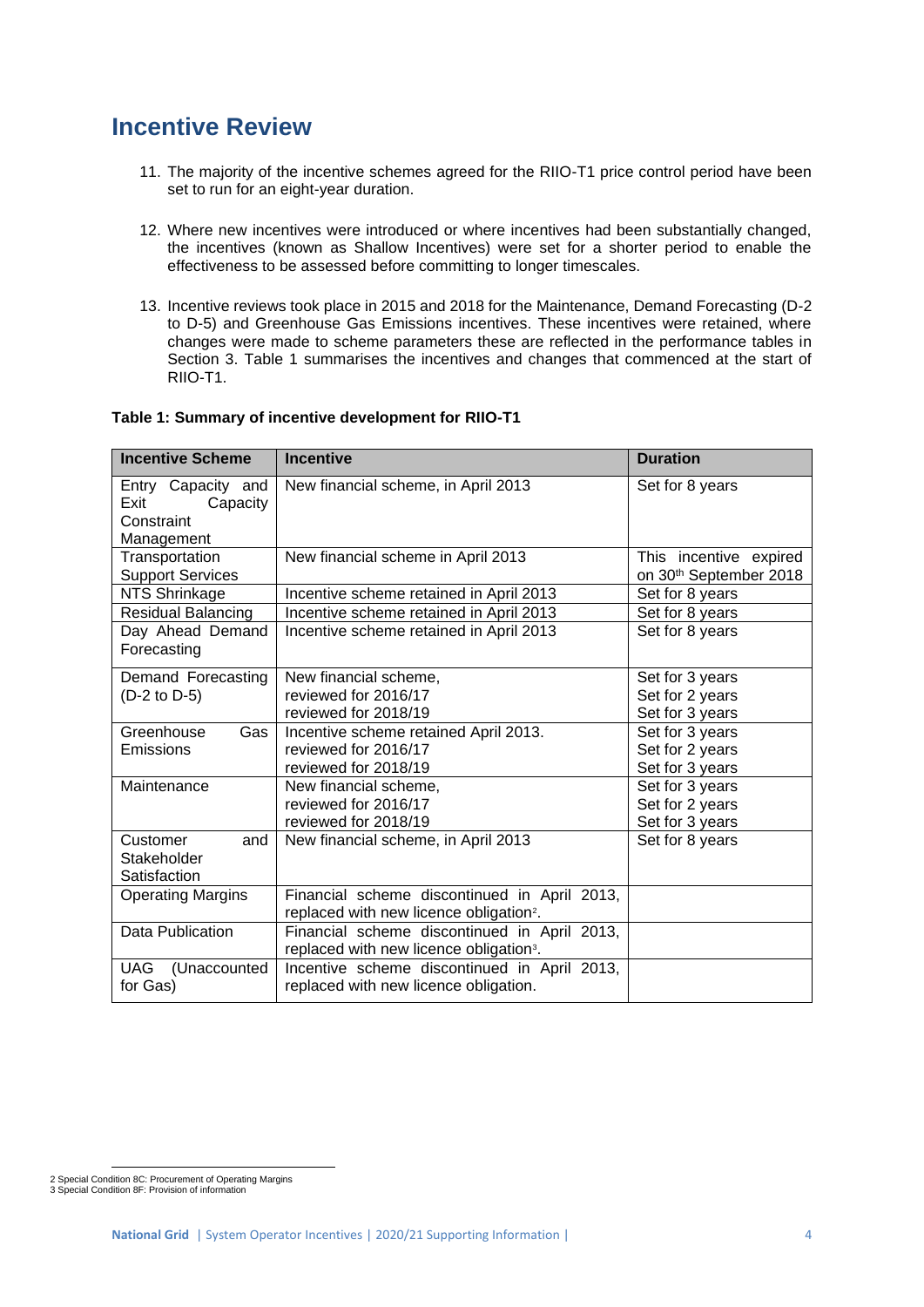## **Further Information**

- 14. Further information on the GSO Incentives is available on our website via this link:
- 15. <https://www.nationalgrid.com/uk/gas-transmission/about-us/system-operator-incentives>
- 16. Please contact the team directly at incentives@nationalgrid.com if you have any queries or would like to submit any feedback on this document.

## **Version Control**

| <b>Version</b><br><b>Number</b> | <b>Date</b><br>$of \sqrt{}$<br><b>Publication</b> | <b>Changes Made</b>                                                                                                                                                                                   |  |
|---------------------------------|---------------------------------------------------|-------------------------------------------------------------------------------------------------------------------------------------------------------------------------------------------------------|--|
| 1.0                             | October 2009                                      | First issue.                                                                                                                                                                                          |  |
| 2.0                             | May 2010                                          | Update for incentive schemes in place from April 2010.                                                                                                                                                |  |
| 2.1                             | August 2010                                       | Update of 2009/10 incentive scheme performance.                                                                                                                                                       |  |
| 3.0                             | June 2011                                         | Update for incentive schemes in place from April 2011.                                                                                                                                                |  |
| 4.0                             | April 2012                                        | Update for incentive schemes in place from April 2012.                                                                                                                                                |  |
| 5.0                             | <b>April 2013</b>                                 | Update for incentive schemes in place from April 2013.                                                                                                                                                |  |
| 5.1                             | May 2013                                          | Update to include Entry Capacity and Exit Capacity<br><b>Constraint Management, Transportation Support Services</b><br>and Customer and Stakeholder Satisfaction schemes in<br>place from April 2013. |  |
| 6.0                             | October 2014                                      | Update to all sections to include 2013/14 data and graphs.                                                                                                                                            |  |
| 7.0                             | August 2015                                       | Update to include scheme changes from renegotiation of<br>Incentives from 2015/16 and with performance for 2014/15.                                                                                   |  |
| 8.0                             | August 2016                                       | Update with performance from 2015/16 and relevant<br>updates for 2016/17 targets.                                                                                                                     |  |
| 9.0                             | September 2017                                    | Update with performance from 2016/17 and relevant<br>updates for 2017/18 targets.                                                                                                                     |  |
| 10.0                            | October 2018                                      | Update with performance from 2017/18 and relevant<br>updates for 2018/19 targets.                                                                                                                     |  |
| 11.0                            | December 2019                                     | Update with performance from 2018/19 and relevant<br>updates for 2019/20 targets.                                                                                                                     |  |
| 12.0                            | December 2020                                     | Update with performance from 2019/20 and relevant<br>updates for 2020/21 targets.<br>Removed Transportation Support Services (TSS) as<br>scheme ended 30 <sup>th</sup> September 2018.                |  |
| 13.0                            | December 2021                                     | Update with performance from 2020/21 and relevant<br>updates for 2020/21 targets.                                                                                                                     |  |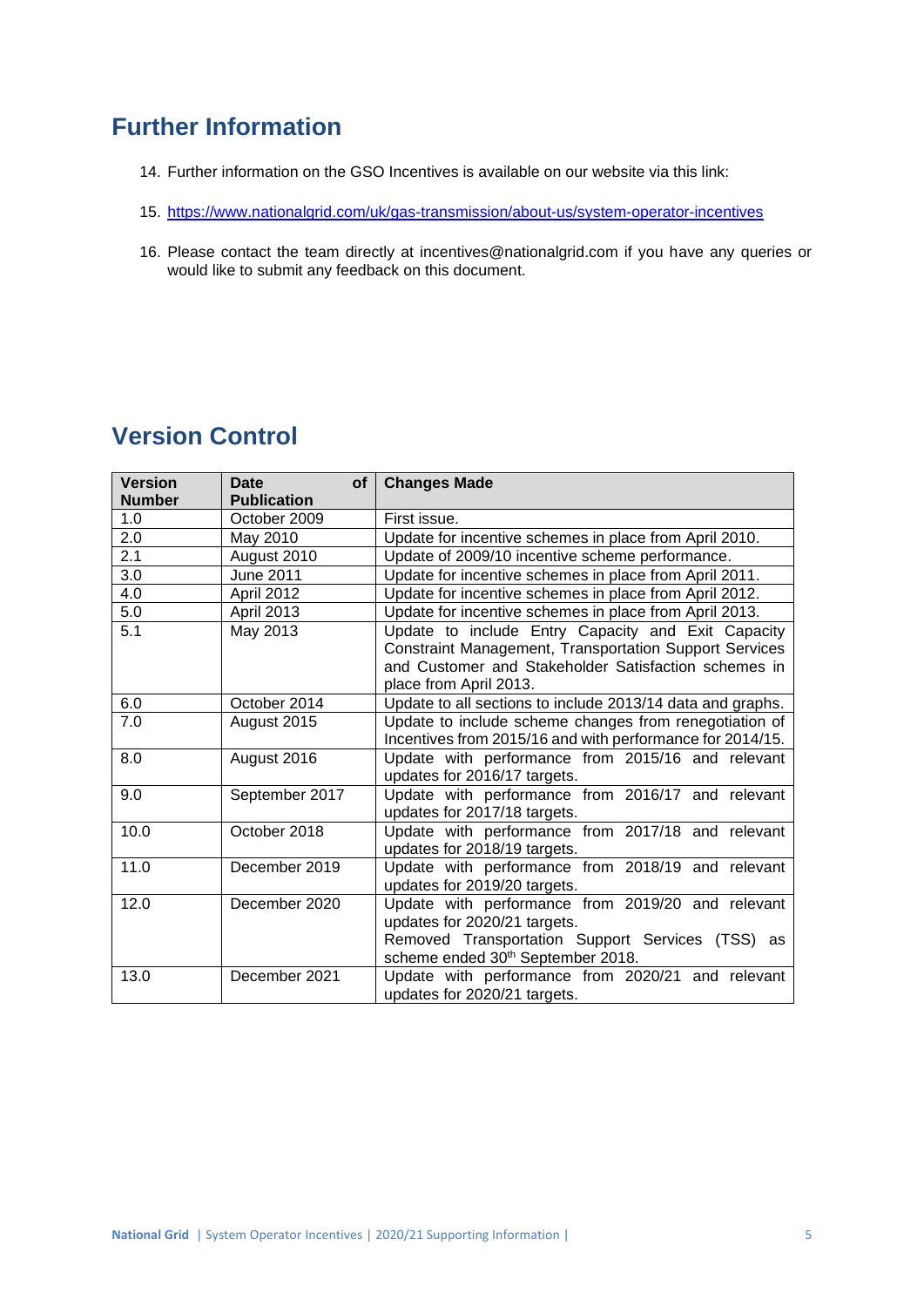

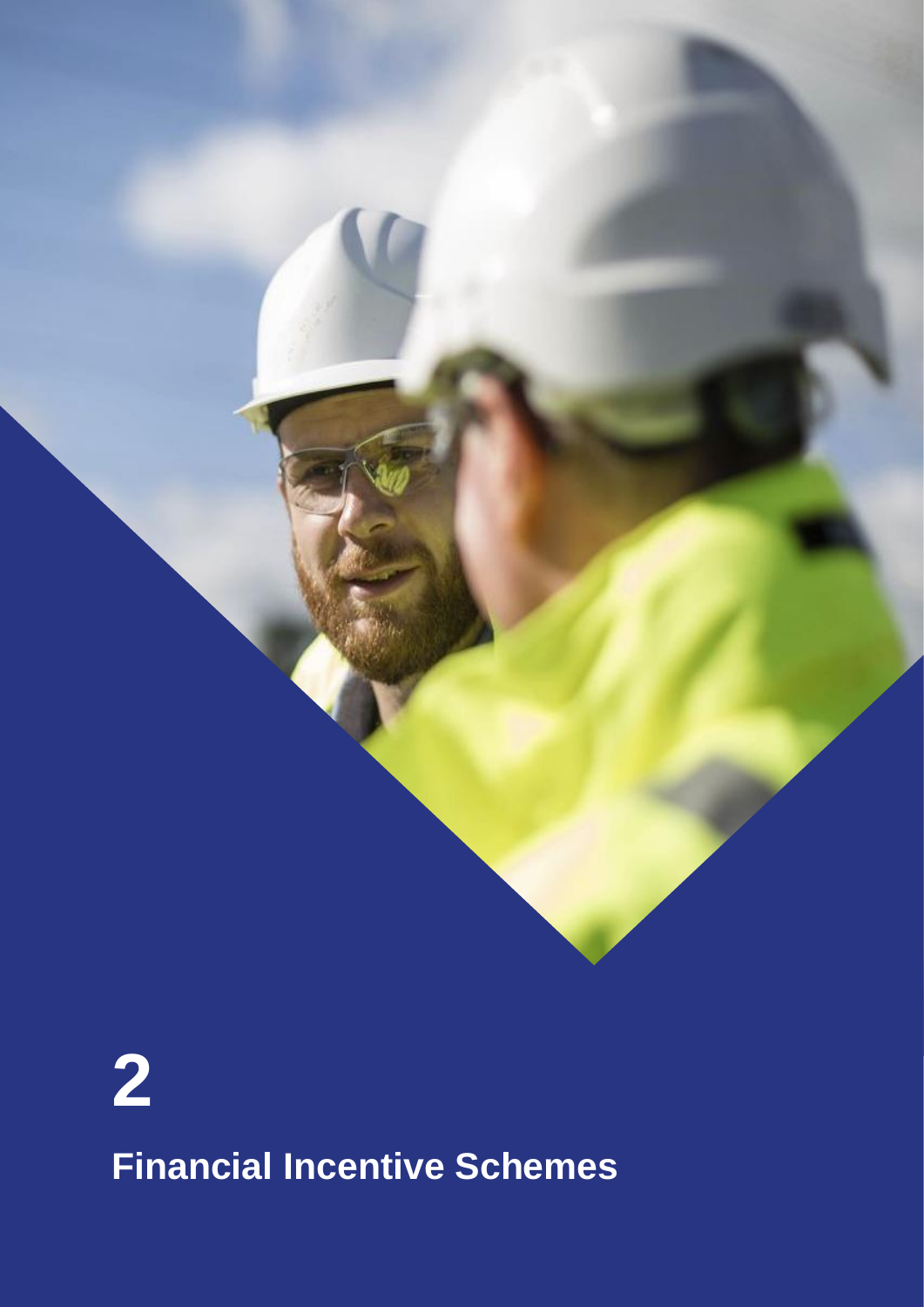## **Entry Capacity and Exit Capacity Constraint Management (CCM)**

#### **Purpose**

- 17. The Capacity Constraint Management (CCM) Incentive is designed to incentivise National Grid to maximise available capacity on the network and minimise constraint management costs through the efficient and economic planning and operation of the NTS. We therefore release as much capacity as possible, develop effective constraint management strategies and make economic and efficient NTS investment and planning decisions.
- 18. This benefits our customers, and ultimately end consumers, as the costs of commercial constraint management actions to the Industry are mitigated or minimised and balanced against NTS investment whilst maximising access to the NTS.
- 19. A robust CCM incentive drives an effective strategy which delivers value to Industry and end consumers who share in the benefit of strong performance.

#### **Description**

- 20. The current regulatory and commercial frameworks oblige National Grid to release obligated levels of capacity, as stated in the National Grid Gas Transmission Licence. The obligated levels of capacity can be higher than the flows that the network can manage and so National Grid evaluates the most efficient solution to meet customer capacity requirements, considering the rules, tools, and asset options available.
- 21. In the instances where National Grid believes that customers' flow requirements cannot be accommodated; constraint management actions may be undertaken in accordance with the Uniform Network Code and System Management Principles Statement<sup>4</sup>. These actions fall into two categories:
	- Operational constraint management actions taken by National Grid to manage day to day issues on the network. Examples of such day to day issues include supply and demand patterns, unavailability of compression or maintenance outages; and
	- Investment constraint management actions taken by National Grid to manage longer term issues associated with provision of additional capacity on the network. Examples of such longer-term issues include where physical reinforcement is not delivered within the contracted timescale.
- 22. There are numerous commercial tools available to manage Operational and Investment constraints, which include but are not limited to:
	- Capacity Scaleback scaling back in full or in part, the Interruptible Entry Capacity or Off-peak Exit Capacity allocated.
	- Capacity Buybacks buying back sold Firm Entry or Exit Capacity.
	- Locational Energy Trades buying or selling gas at specific locations on the NTS; and
	- Turn-Up/Turn-Down Contracts contracts to manage longer term forecast constraint risk.
- 23. Incentive performance is ordinarily driven by the difference between the revenue and cost components of the incentive scheme over a financial year and is measured against the incentive target value.

<sup>4</sup> For the System Management Principles Statement (SMPS) see: https://www.nationalgrid.com/uk/gas-transmission/about-us/how-were-regulated/gas-industrycompliance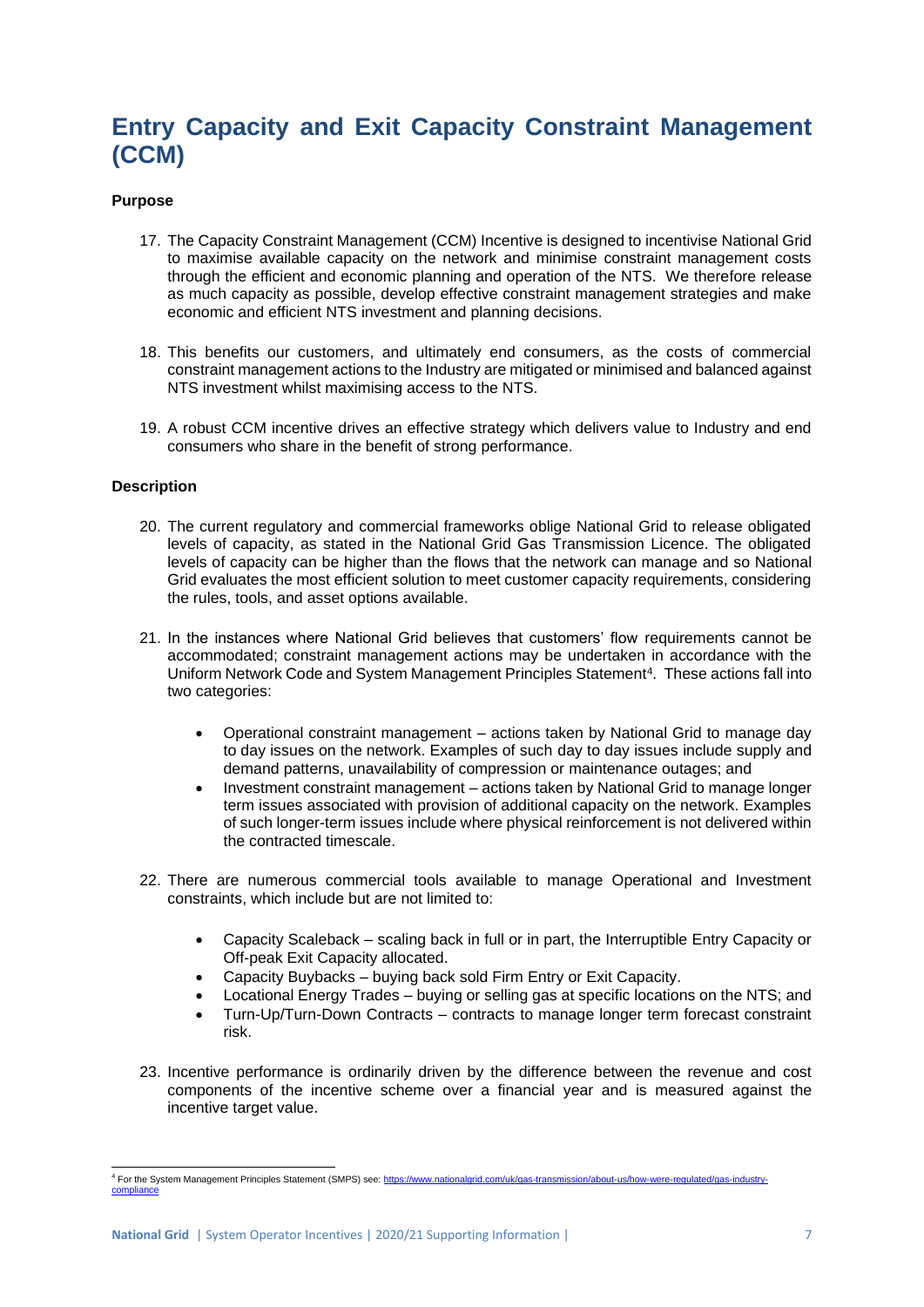- 24. The revenues that ordinarily feed into this incentive are:
	- Locational Energy sell actions and physical re-nomination incentive charges.
	- Short term and long term Non-Obligated Entry and Exit capacity (capacity released over and above the obligated level).
	- Interruptible Entry Capacity and Off-Peak Exit Capacity.
	- Within Day Firm Entry and Exit Capacity sales; and
	- Entry overrun charges (the charges incurred when Users' flows exceed their capacity entitlements).
- 25. The costs that ordinarily feed into this incentive, are those costs incurred as a result of using any of the UNC-defined constraint management tools.
- 26. National Grid ordinarily receives an incentive revenue or penalty depending on whether the annual actual net costs are higher or lower than the incentive target for that year and is based on a calculation that incorporates the RIIO-T1 44.36% "Sharing Factor" whereby the remaining 55.64% is passed back to Shippers. This revenue or penalty feeds through charges two years after the financial year to which the incentive performance relates.
- 27. In February 2021, following the implementation of UNC Modification 678A (UNC678A) "Amendments to Gas Transmission Charging Regime (Postage Stamp)", Ofgem published an open letter signalling an intent to review the CCM scheme for regulatory year 2020/21 which we welcomed and supported. UNC678A removed the zero priced reserve price for certain capacity products that feed into the CCM incentive as revenue components, meaning the CCM incentive revenue resulting from the sale of these products would potentially increase when compared to the CCM incentive revenue for those same products for the period pre-October 2020.
- 28. Following that review Ofgem, through a statutory consultation process, concluded that increased revenues have occurred for the last 6 months of the RIIO 1 form of control between October 2020 and March 2021 as a direct result of the implementation of UNC678A and that this impacted the CCM incentive performance for 2020/21. We agreed with this conclusion and supported that the 2020/21 CCM incentive performance should be amended to neutralise the impacts arising from the implementation of UNC678A. This has resulted in the CCM performance for 2020/21 being adjusted. The details and rationale of that adjustment and the can be found via the following links:
- 29. [https://www.ofgem.gov.uk/sites/default/files/2021-06/ccm\\_riio-](https://www.ofgem.gov.uk/sites/default/files/2021-06/ccm_riio-1_windfall_adjustment_letter_3.pdf)1 windfall adjustment letter 3.pdf
- 30. [https://www.ofgem.gov.uk/publications/modification-national-grid-gas-plc-ngg-gas-transporter](https://www.ofgem.gov.uk/publications/modification-national-grid-gas-plc-ngg-gas-transporter-licence-change-part-special-condition-714)[licence-change-part-special-condition-714](https://www.ofgem.gov.uk/publications/modification-national-grid-gas-plc-ngg-gas-transporter-licence-change-part-special-condition-714)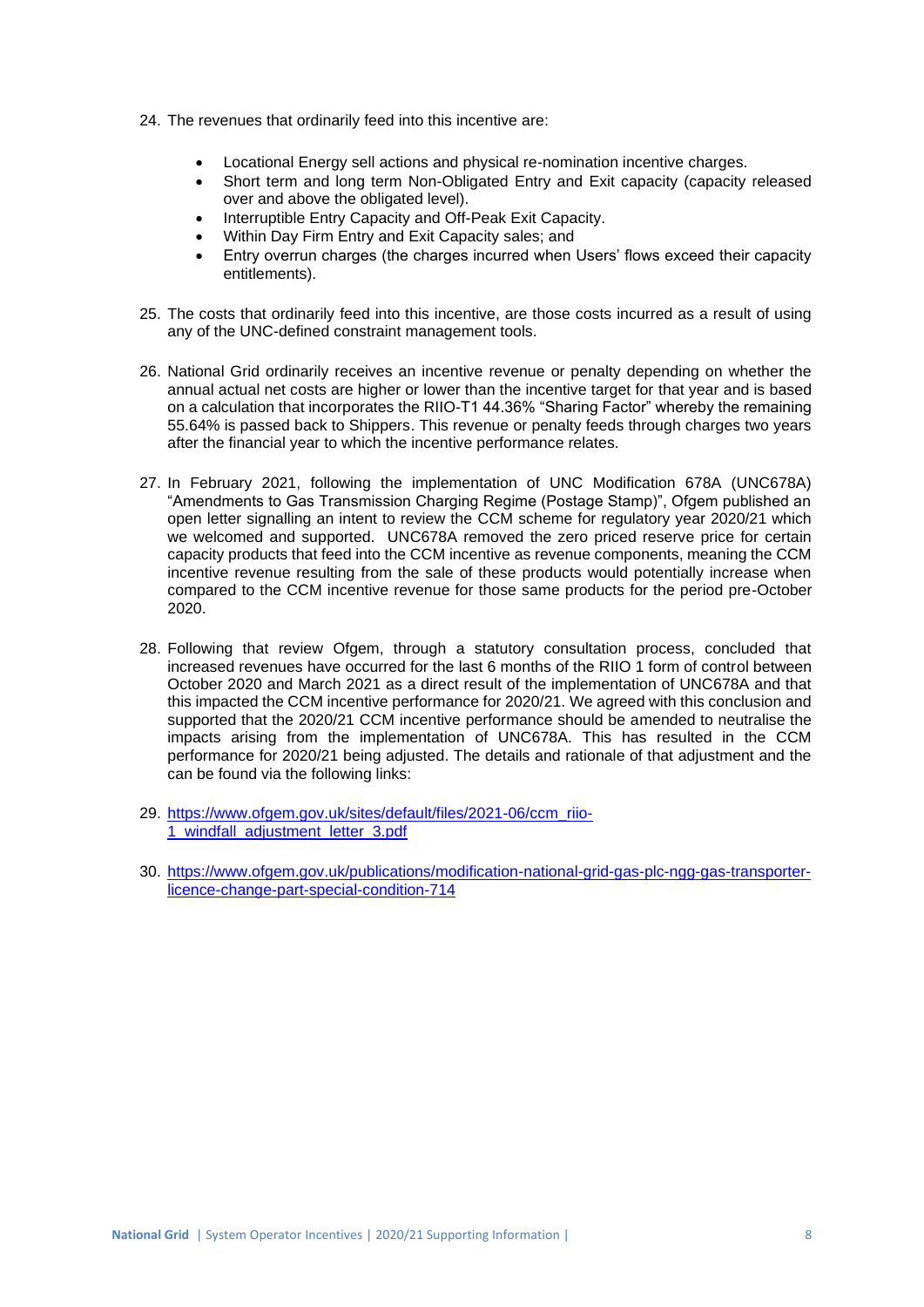#### **Scheme Parameters**

31. The incentive scheme parameters for the operational part of the scheme are summarised in Figure 1.



Figure 1: Entry Capacity and Exit Capacity Constraint Management scheme

32. For performance year 2020/21, our performance in the CCM incentive scheme was £15.67m which resulted in £19.65m being returned to Customers via the RIIO-T1 sharing factor.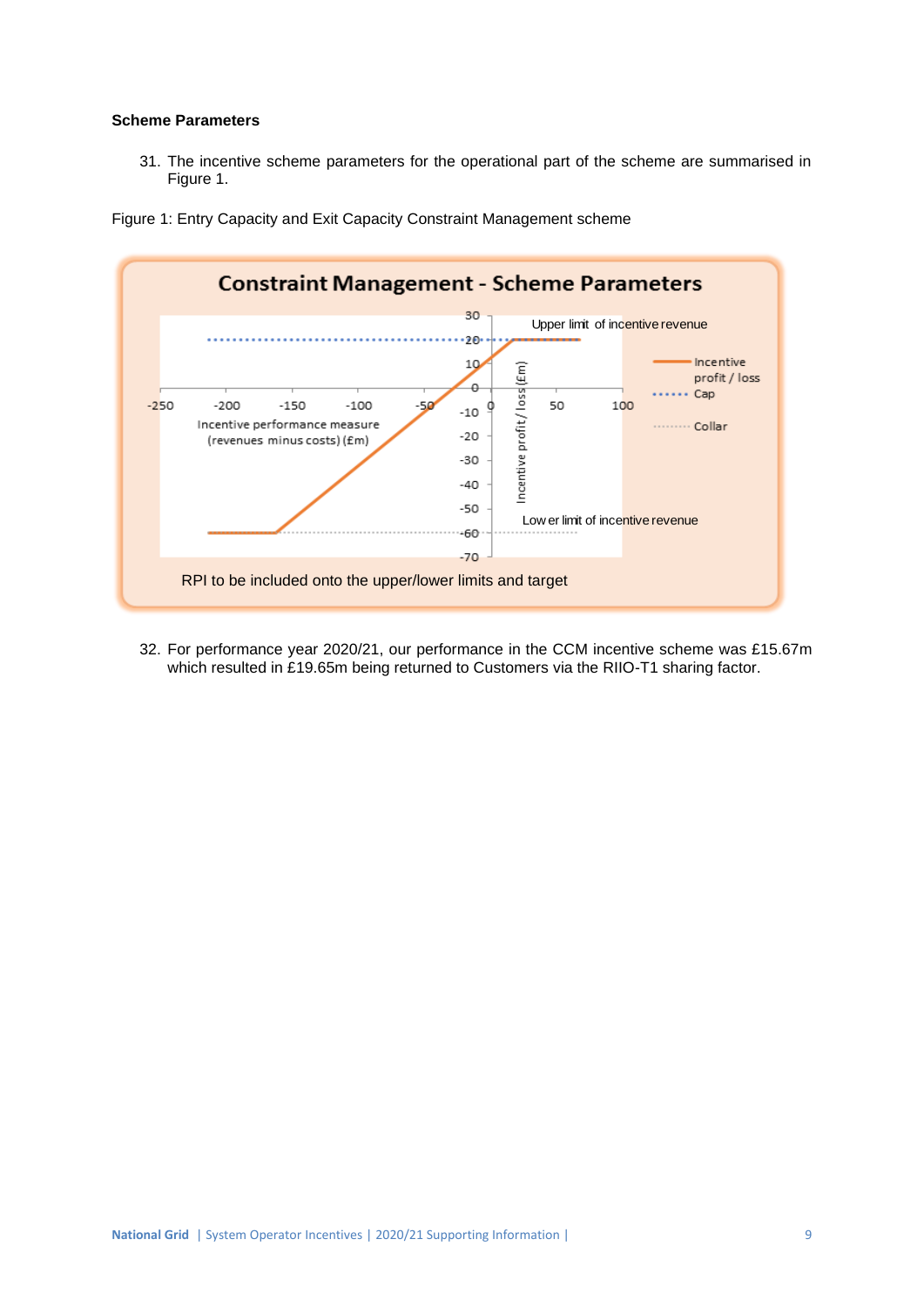## **NTS Shrinkage**

#### **Purpose**

33. The aim of the NTS Shrinkage incentive scheme is to minimise the overall cost of shrinkage we incur in our role as NTS Shrinkage Provider through efficient system operation and energy procurement. These costs are recharged back to users as part of NTS commodity charges.

#### **Description**

- 34. NTS Shrinkage covers the gas and electrical energy which is used in operating NTS compressors, and the gas that cannot be accounted for and billed in the measurement and allocation process. The components that comprise NTS Shrinkage falls into three categories:
	- 1. Compressor Fuel Use (CFU): The energy used to run compressors to transport gas through the NTS. For gas-driven compressors, this is Own Use Gas (OUG). For electrically driven compressors, this is Electric Compressor Energy (ECE); This is a metered known value.
	- 2. Calorific Value (CV) Shrinkage (CVS): The energy which cannot be billed due to the provisions of the Gas (Calculation of Thermal Energy) Regulations 1996 (amended in 1997); This is a calculated value, and,
	- 3. Unaccounted for Gas (UAG): The quantity of gas which remains after considering all measured inputs and outputs from the system, OUG consumption, CVS, and the daily change in NTS linepack. UAG can be both Meter error or Data error. Therefore, if you take NTS Shrinkage gas, deduct OUG & CVS, you are left with UAG
- 35. The form of the NTS Shrinkage incentive is a bundled cost minimisation incentive across all components of shrinkage, with a target principally derived from an energy procurement cost benchmark.
- 36. This 'Energy Procurement Target' is derived from a volume forecast and variance (the difference between the forecast and actual volume outturn). This is multiplied by gas and electricity reference prices for forwards procurement (of the forecast volume) and prompt procurement (of the variance volume) to derive a cost target. The volume forecast consists of CFU, CVS and UAG volumes determined in accordance with an NTS Shrinkage Methodology Statement published by National Grid.
- 37. The overall cost target is also subject to:
	- An adjustment for comparison of outturn CFU and CVS volumes compared to 'efficient' levels.
	- An allowance for the Transmission Network Use of System (TNUOS) charges incurred in respect of electrically driven compressors; and
	- An adjustment for other shrinkage costs, including environmental scheme compliance, electricity supply charges and other energy trading costs.
	- If total spend against the incentive is below the target, National Grid receives a payment equivalent to 45% of the under spend, subject to a limit of £7m. Conversely, if total spend against the incentive is more than the target, National Grid incurs a penalty of 45% of the overspend, subject to a limit of £7m.
	- 45% represents the percentage Sharing Factor that National Grid bears in respect of an overspend against allowances or retains in respect of an underspend against allowances. The remaining share is borne by or returned to the industry.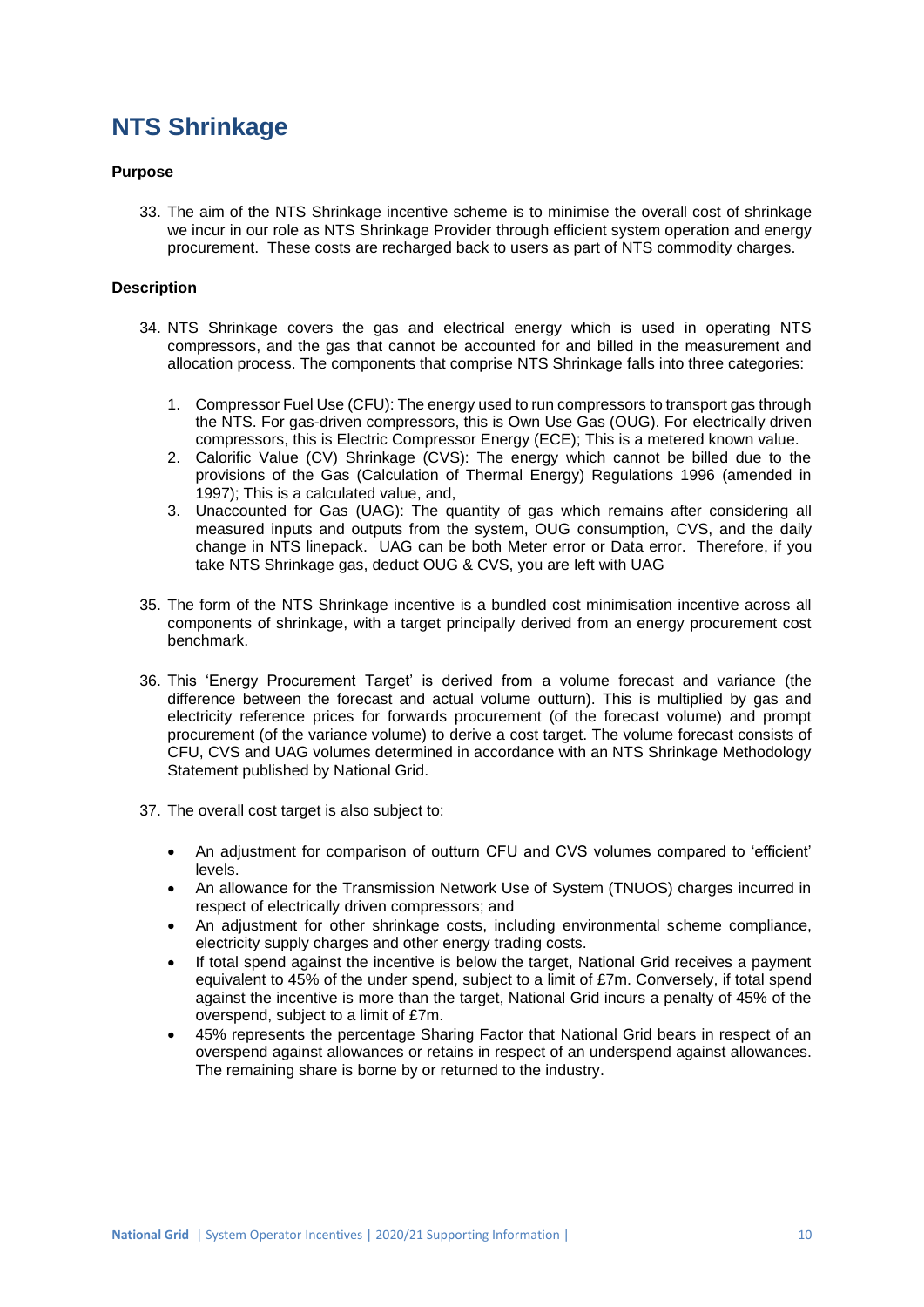#### **Scheme Parameters**

38. The incentive scheme parameters are summarised in Figure 3 below.



Figure 3: Shrinkage incentive scheme parameters

39. For the performance year 2020/21, the Shrinkage and Emissions Incentive Scheme incurred £67.7m costs, against a total incentive target of £76.4m, this represents a £8.7m outperformance. With a sharing factor of 45% National Grid retained £3.9m and returned £5.0m to our customers.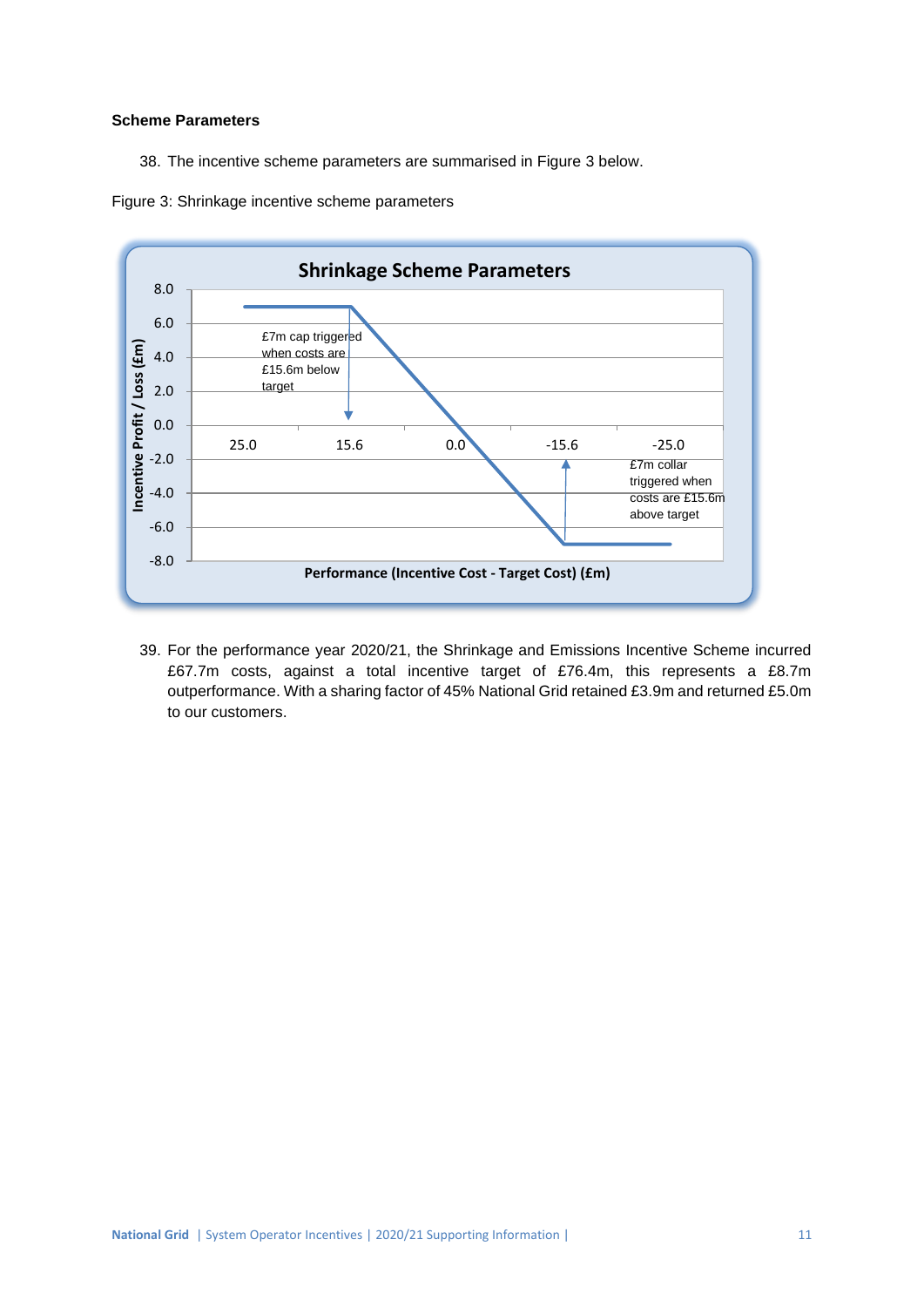## **Demand Forecasting Incentive Schemes**

#### **Purpose**

40. We are incentivised to publish national gas demand forecasts over a range of timescales to the industry. These forecasts assist the industry in making efficient physical and commercial decisions to balance supply to, and from, the NTS. Consumers benefit from cheaper gas as accurate demand forecasts mean that shippers have more time to procure the cheapest gas.

#### **Description**

41. The national demand forecasts published by National Grid for day ahead (D-1) and for two to five days ahead (D-2 to D-5) are a key tool for the UK gas industry in ensuring the economic balancing of gas supply and demand. The provision of timely and accurate forecasts aids in ensuring efficient operation from both a physical and commercial perspective, ultimately reducing operating costs which directly impact on end consumers gas bills. National Grid strives to continually optimise its forecasting processes, to deliver greater accuracy and increased consumer benefit.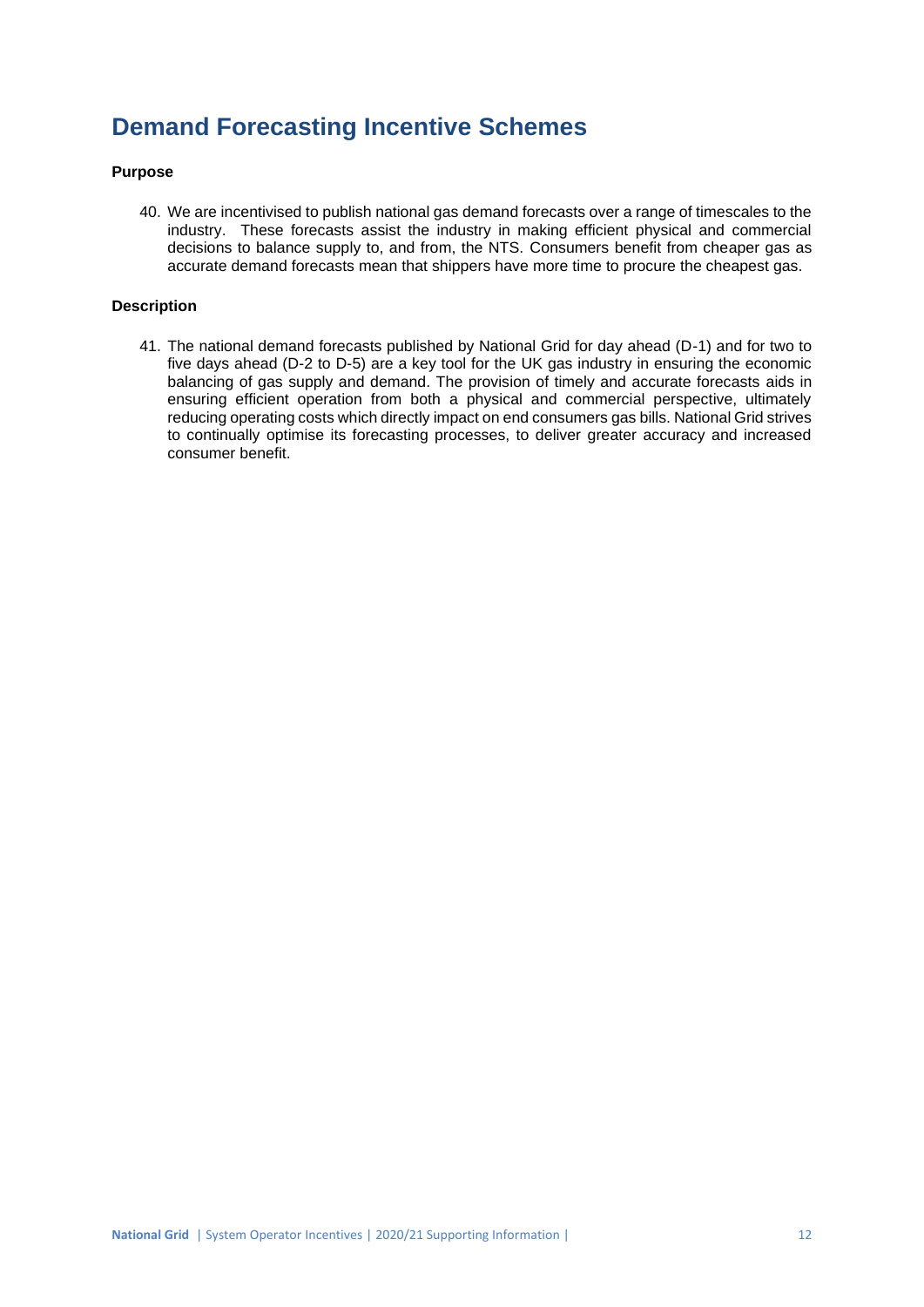#### **The Demand Forecasting D-1 Scheme**

- 42. National Grid has an incentive breakeven target of an annual weighted average absolute forecast error of 8.5mcm. However, there is an adjustment for the level of short-cycle storage injection capability that is designed to consider the unpredictability of demand from short-cycle<sup>5</sup> storage sites. The storage adjustment is capped at an additional 1mcm and therefore has the potential to revise the D-1 demand forecasting target to 9.5mcm.
- 43. The daily forecast error is calculated as the difference (in mcm) between the D-1 forecast NTS throughput value and the actual throughput value on the appropriate day of the year. The annual average absolute forecast error is the sum of the daily forecast errors, which themselves are weighted per the relevant day's demand as a proportion of annual demand in the relevant incentive year. This means that forecasting accurately on high demand days has a greater impact on performance than on lower demand days.
- 44. If National Grid has a demand forecast error below the breakeven target, an incentive payment will be received. However, if the forecast error is greater than the target, an incentive penalty will be applied.

#### **Scheme Parameters**

45. The D-1 incentive scheme parameters are summarised in Figure 4 below.



Figure 4: Demand Forecasting D-1 scheme parameters

46. An average annual forecast error of 0.85mcm below the base target (7.65mcm) would result in National Grid earning £1.5m, and an error of 0.85mcm above the base target (9.35mcm) would result in National Grid being penalised by the same amount. The latter represents the highest loss that National Grid is exposed to under this incentive. The maximum payment that National Grid can receive is £10m<sup>6</sup>.

<sup>&</sup>lt;sup>5</sup> Details of the storage sites that are utilised in the calculation are published on National Grid's website at: <u>https://www.nationalgridgas.com/about-us/system-operator-</u><br><u>incentives</u> The document is located under "Dat

 $^6$  A payment of this scale would require forecast error to be between zero and 1mcm (dependant on the target adjustment). A zero-forecast error would mean a zero error<br>on every daily forecast in the year.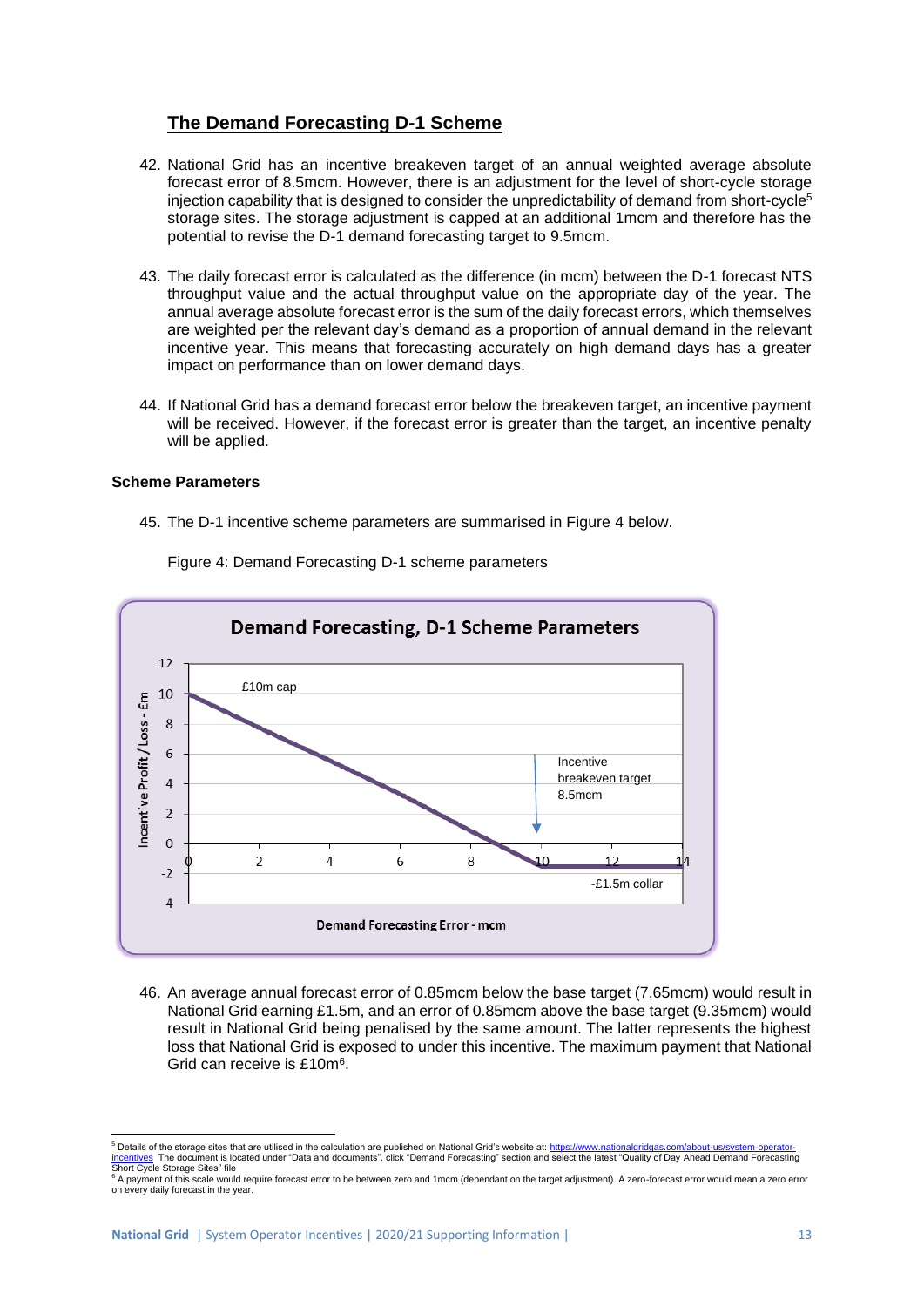#### **The Demand Forecasting D-2 to D-5 Scheme**

- 47. National Grid has an incentive target of an annual average absolute forecast error of 13.7mcm. Unlike the D-1 scheme, there is no adjustment for the level of short-cycle storage injection capability.
- 48. The overall forecast error is equal to the average annual forecast error of the four timed forecasts for the incentive year. The annual error for each timed forecast is derived as the sum of daily forecast errors weighted per the relevant day's demand as a proportion of annual demand in the relevant incentive year. This means that accuracy on high demand days has a greater impact on performance than accuracy on lower demand days.
- 49. Like the Day Ahead incentive scheme, if National Grid's forecast error is below the target, an incentive payment will be received. However, if the forecast error is greater than the target then an incentive penalty will be applied.

#### **Scheme Parameters**

50. The scheme parameters are summarised in Figure 5 below.

Figure 5: Demand Forecasting D-2 to D-5 scheme parameters



- 51. An average annual forecast error of 1.37mcm below the target (12.33mcm) would result in National Grid earning £1m, and an error of 1.37mcm more than the target (15.07mcm) would result in National Grid being penalised by the same amount. The latter represents the highest loss that National Grid is exposed to under this incentive. The maximum payment that National Grid can receive is £10m at zero forecast error.
- 52. For performance year 2020/21, our performance in the Demand Forecasting incentive schemes, was an absolute forecasting average error of 8.20mcm (D-1) and 13.5mcm (D-2 to D-5) incurring revenue of £1.1m and £0.13m respectively, with an overall performance of £1.23m.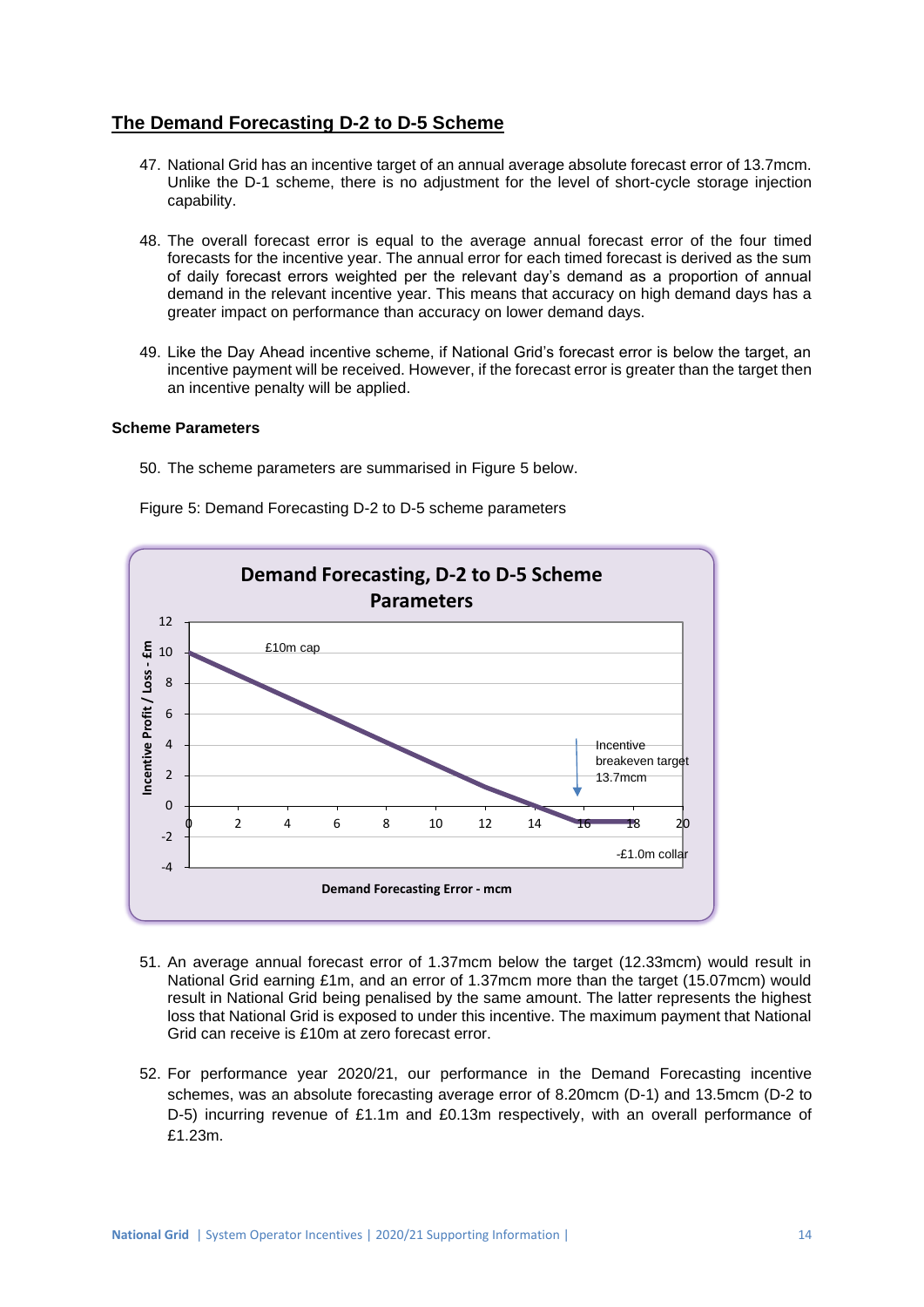## **Residual Balancing**

#### **Purpose**

53. In our role as the residual balancer, we are required to balance supply and demand on the gas day to help ensure the NTS remains within safe operating limits. The residual balancing incentive benefits the end consumer by ensuring we fulfil this obligation by minimising both our activity in the market and the impact it has on the market prices when it is deemed necessary to trade gas to balance the network.

#### **Description**

- 54. The incentive contains two elements: The Price Performance Measure (PPM) and the Linepack Performance Measure (LPM).
	- 1. The price performance measure (PPM) evaluates the impact National Grid has on the market in its Residual Balancing role by measuring the price range of its trading actions compared to the System Average Price (SAP). This incentivises the System Operator to minimise the impact it has on market prices. The target is a price spread of 1.5% of SAP.
	- 2. The linepack performance measure (LPM) incentivises National Grid to minimise differences in linepack volumes between the start and end of each gas day. This is to ensure that any system imbalances are resolved, and that any associated costs are levied across those system users responsible for that day's imbalance. The target is a linepack change of 2.8mcm.
- 55. The sum of all the daily payments for the PPM and LPM under the Residual Balancing incentive are annually capped at £2m and collared at £3.5m.

#### **Scheme Parameters**

56. The PPM and LPM each have their own incentive structures, which apply to each Gas Day in the incentive year. The scheme parameters are summarised in Figure 6 and Figure 7 below.



Figure 6: Residual Balancing PPM scheme parameters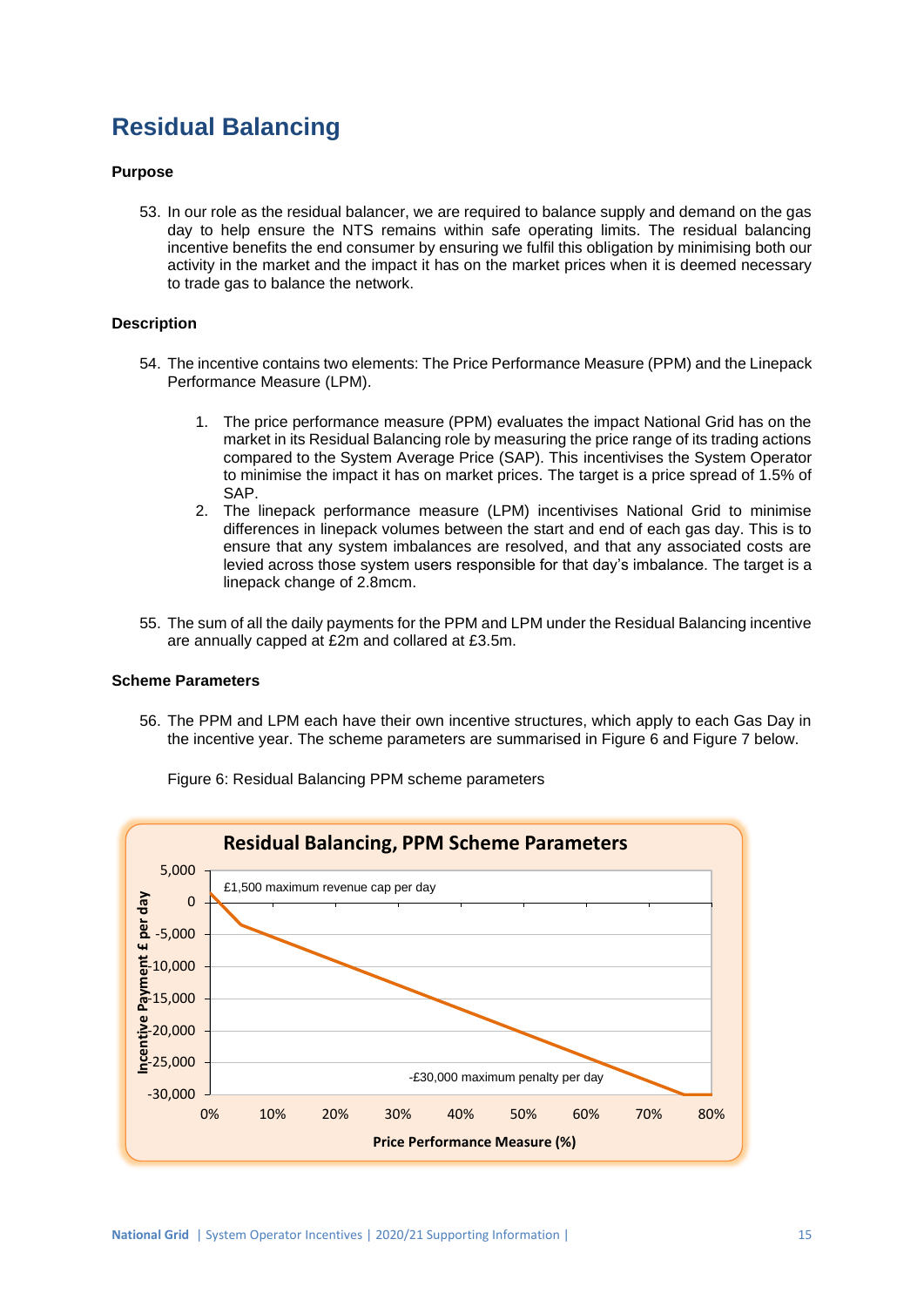57. If the PPM is below 1.5% on a given Gas Day, then National Grid receives an incentive payment up to a maximum of £1,500. Conversely if the PPM is above 1.5%, then National Grid incurs a penalty up to a maximum of £30,000.





- 58. If the LPM is below 2.8mcm on a given Gas Day, then National Grid receives an incentive payment up to a maximum of £4,000. This maximum applies at 1.5mcm, so there is no incentive for National Grid to balance the system beyond this point. Conversely if the LPM is above 2.8mcm, then National Grid incurs a penalty up to a maximum of £30,000.
- 59. For performance year 2020/21, our performance in the Residual Balancing incentive scheme was: LPM achieved a daily average linepack performance of 1.51mcm whilst in the PPM achieved an average price spread of 0.77% of SAP, overall, this represents a £1.2m outperformance.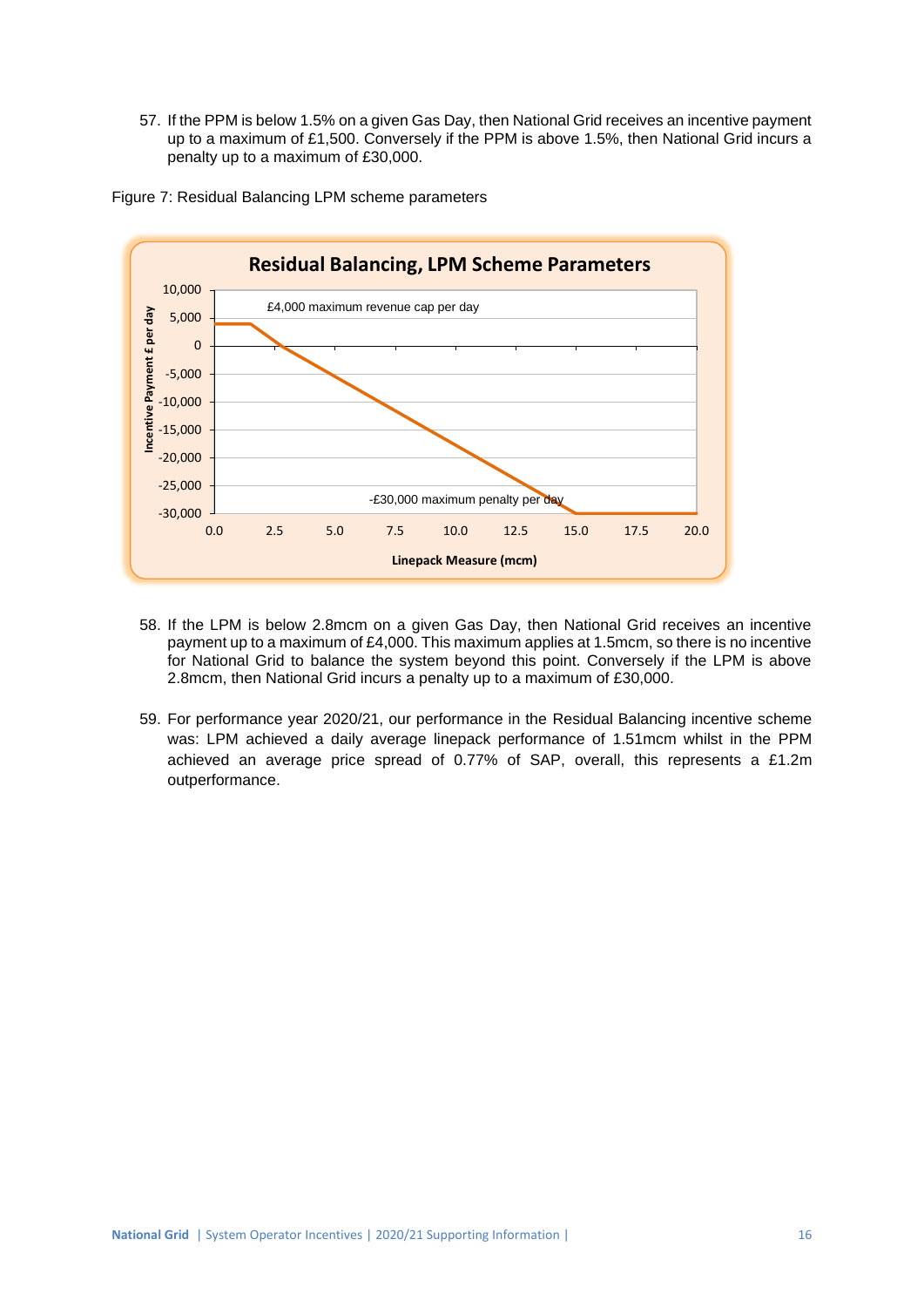## **Maintenance**

#### **Purpose**

60. To incentivise the efficient planning and execution of network maintenance impacting customers at direct exit connections<sup>7</sup> from the NTS. The maintenance incentive is therefore split into two scheme components:

#### **1. Maintenance Day Changes Incentive Scheme - minimisation of changes initiated by National Grid to the agreed maintenance plan**

The aim of the Maintenance Day Changes incentive is to reduce the impact our maintenance activities have on customers should we make changes to our planned maintenance after 1 April for the forthcoming summer maintenance period. The incentive scope does not include changes which were initiated by customers, only those initiated by us.

#### **2. Maintenance Days Used Incentive Scheme - minimisation of the use of Maintenance Days to perform Remote Valve Operations maintenance**

The Maintenance Days Used incentive is designed to reduce the impact we have on our customers when we undertake our routine maintenance activities. For 2020/21 the incentive only included maintenance days for Remote Valve Operations (RVO); the In-Line Inspections (ILIs) element of the scheme ceased in 2015/16.

#### **Description**

- 61. To ensure the ongoing reliability and integrity of the NTS in line with regulatory and safety requirements, National Grid is required to periodically undertake maintenance of the pipeline system. Where this work requires an outage, or to reduce the flexibility available (e.g. where steady gas flows may be required) at one or more direct exit connections, National Grid may 'call' one or more 'Maintenance Days' in accordance with the Uniform Network Code (subject to any site-specific limitations).
- 62. To minimise the impact of maintenance work on customers, National Grid plan maintenance activities to align with periods which minimise disruption to customer operations. Where National Grid can align maintenance to periods which have no impact on customer contractual rights, National Grid will communicate the maintenance period as "Advice Notice Days<sup>8</sup> ". Where this is not possible and an outage or restriction on customer operations is required, a "Maintenance Day" will be called.
- 63. Every day we align maintenance with a customer it conservatively saves between £100k and £300k of plant downtime compared to if we had to turn a customer off, leading to reduced costs passed through to end consumers. This incentive generates circa £15m p.a. of consumer value.

<sup>&</sup>lt;sup>7</sup> Direct exit connections to the NTS include individual NTS Supply Points and NTS Connected System Exit Points but exclude offtakes to Distribution Networks.<br><sup>8</sup> Where a single maintenance activity affects multiple NTS E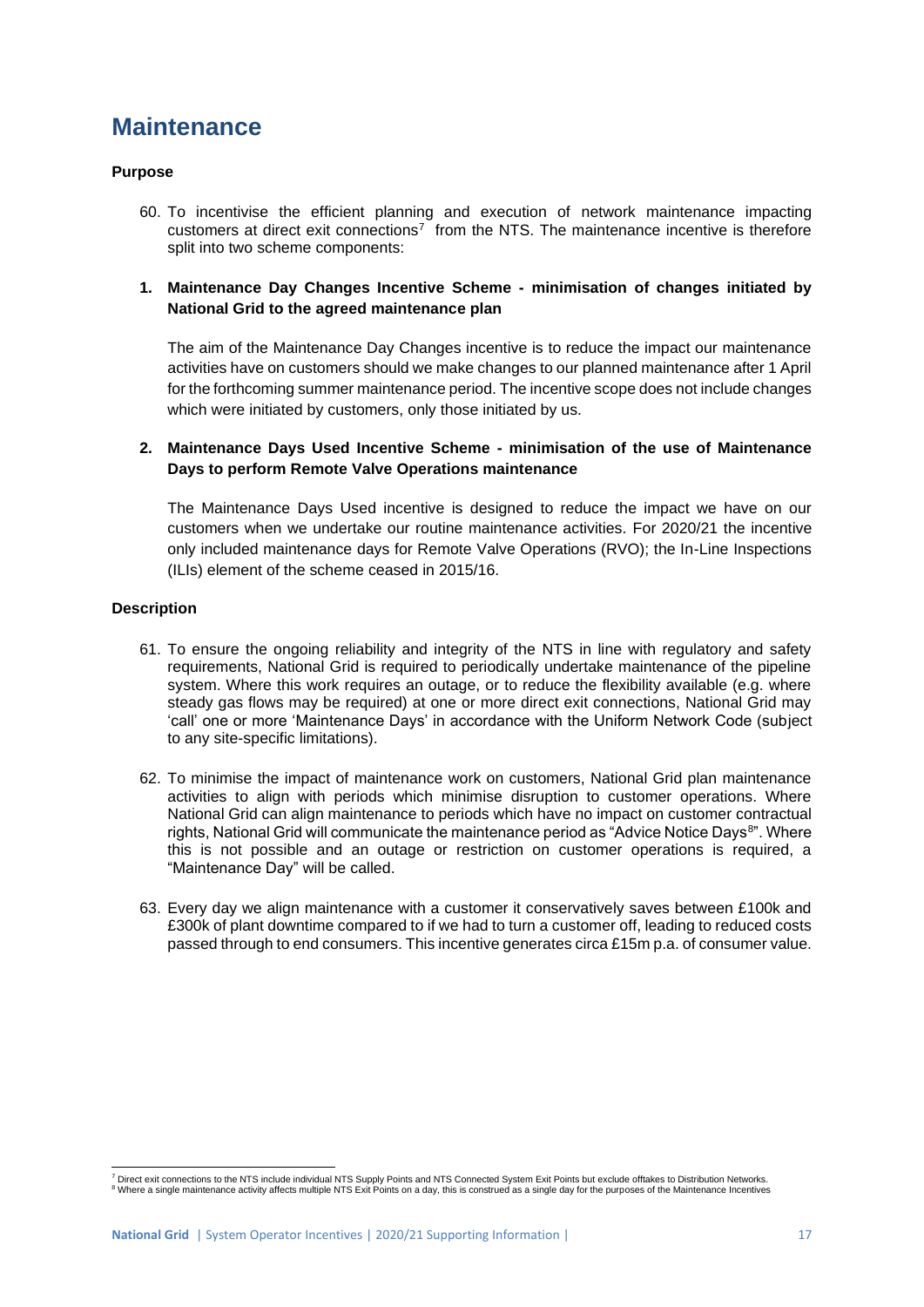#### **The Maintenance Day Changes Scheme**

- 64. The target number of Maintenance Days or Advice Notice Days, subject to change initiated by National Grid (excluding changes made by National Grid pursuant to customer's request), is equal to 7.25% of the total number of maintenance plan days within the year. Changes within scope include changes to dates (including reduction or increases to the number of days for a specific job) or cancellation of days.
- 65. If the actual number of days changed is equal to target, the incentive revenue is zero. If the actual number of days changed is less than the target, then a payment per change below target is accrued up to a scheme cap of £0.5m. If the actual number of days changed exceeds the target, then a penalty per change more than the target is accrued to a scheme collar of -£0.5m.

#### **Scheme Parameters**

66. The incentive scheme parameters are summarised in Figure 8 below.



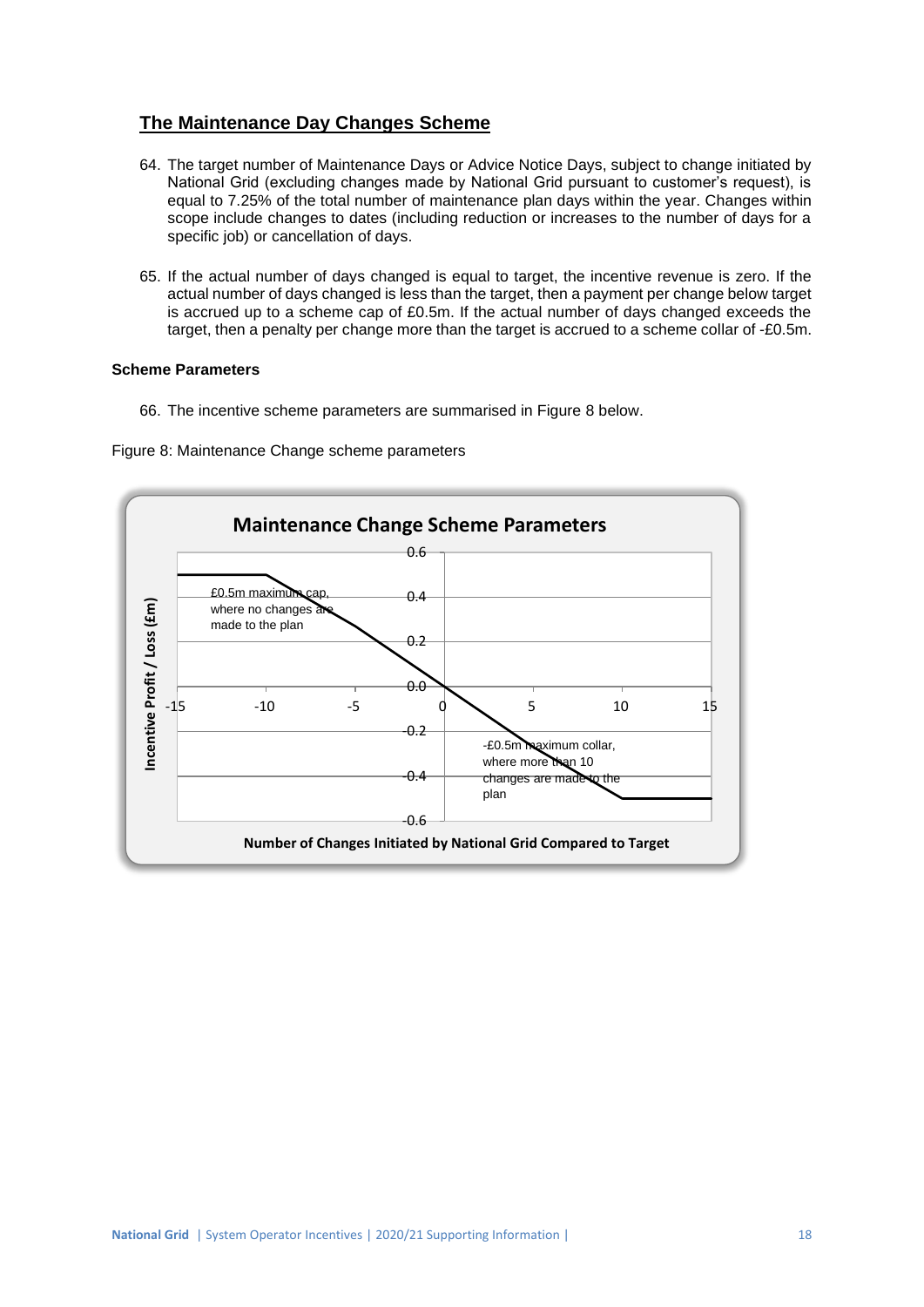#### **The Maintenance Days Used Scheme**

- 67. The Use of Days scheme incentivises National Grid to minimise the number of Maintenance Days used to undertake Remote Valve Operations<sup>9</sup>. National Grid has an annual incentive target (in days) of 11.
- 68. If the actual number of Maintenance Days used for these activities is equal to the target, the incentive revenue is zero. If the actual number of Maintenance Days used is less than target, National Grid receives a tiered payment between £15,000 and £25,000 each day below the target, up to a natural scheme cap of £0.215m. The first 5 days used at £25,000, followed by £15,000. If the actual number of Maintenance Days used exceeds the target, National Grid receives a penalty of £20,000 per day up to £0.5m (for 25 days or more above target).

#### **Scheme Parameters**

69. The incentive scheme parameters are summarised in Figure 9 below.





- 70. Unfortunately, the Covid-19 pandemic affected the aligned maintenance opportunities during 2020/21 incentive year, working to government advise of remote working and self-distancing to keep the customer and workforce safe, projects were undertaken to identify what is safe to delay and defer, based on risk of no maintenance on assets to see use through 2021 winter into the next maintenance period.
- 71. All Remote Valve Operations work was deemed non-essential, therefore removed from revenue and performance.
- 72. For performance year 2020/21, our performance in the Maintenance incentive scheme was, zero changes to the Days Changed scheme representing an incentive performance of £0.47m.

<sup>&</sup>lt;sup>9</sup> Valves are used to control the flow of gas and isolate pipelines in an emergency. To ensure the safe operation of the system, National Grid maintain key valves on an<br>annual basis where they will need to be opened and c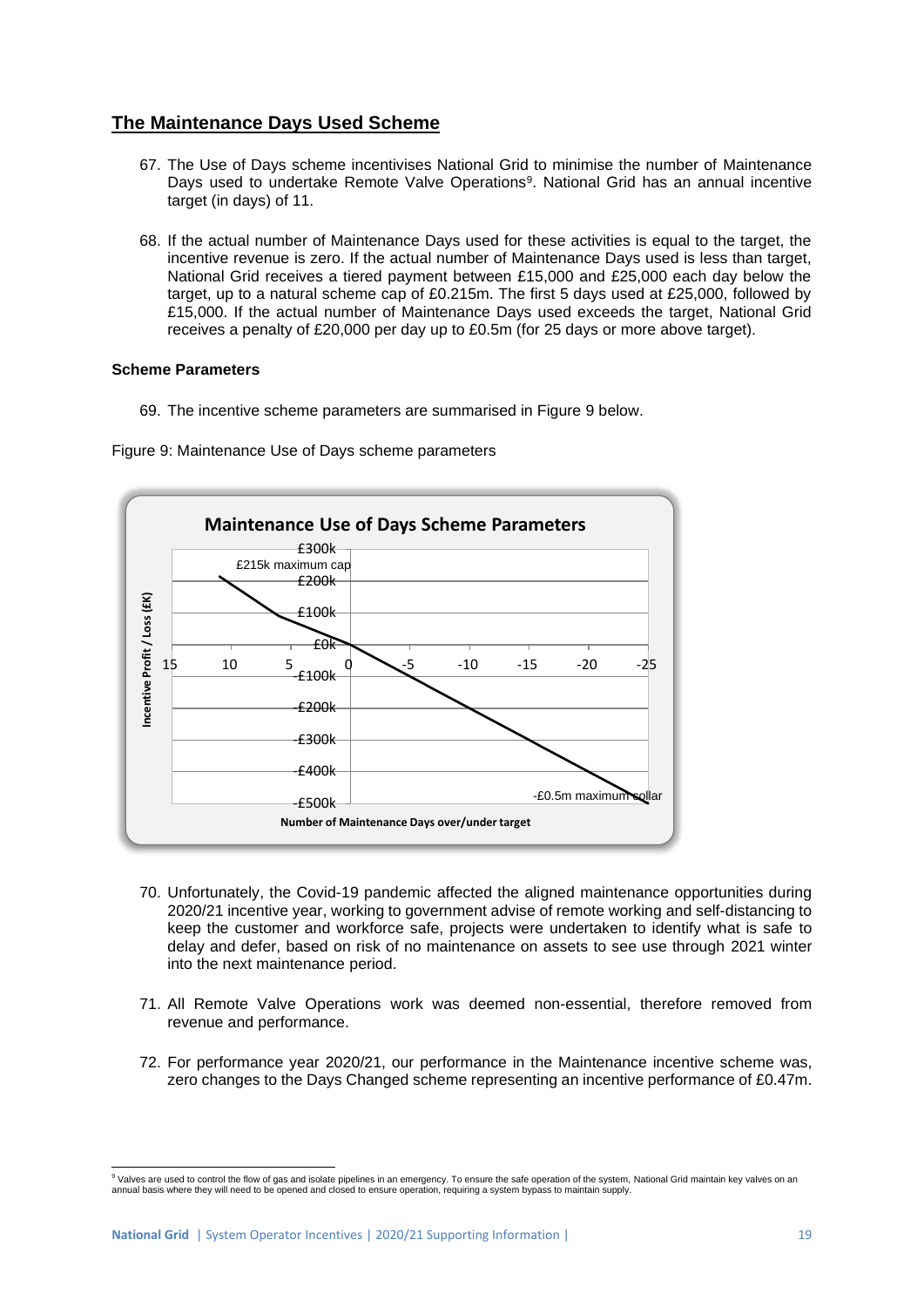## **Greenhouse Gas Emissions**

#### **Purpose**

- 73. The aim of the Greenhouse Gas Emissions (GHG) incentive scheme is to incentivise National Grid to reduce the amount of natural gas vented from our compressors (primarily methane), and to reduce the effect of our operational activities on the environment. This is important both to us, our customers and stakeholders and society.
- 74. The scheme incentivises National Grid to make the trade-off between choosing to depressurise compressor units (venting the gas within them) or to keep units on standby, which incurs costs associated with ancillary electrical equipment (vent fans, oil pumps etc.) and a level of emissions through the shaft seal. The incentive applies to both gas and electrically driven compressors.
- 75. The emissions allowance is set each year by Ofgem, (in tonnes), for each tonne of natural gas vented over the allowance we are subject to a price and cost payment, which is based on our NTS GT Licence formula using the latest non-traded carbon reference venting price published by The Department for Business, Energy and Industrial Strategy. For 2020/21 this price was £1,496<sup>10</sup> per tonne of natural gas vented.

#### **Description**

- 76. Compressors are used to increase pressure in parts of the NTS and to move gas from the sources of supply to areas of demand. To undertake this activity to deliver customer requirements, we will select the Best Available Technology (BAT) in accordance with the Industrial Emissions Directive (IED).
- 77. The need to operate an individual compressor on any given day depends on several factors, including the sources of supply and demand, the prevailing network conditions, and the need to accommodate essential maintenance, emissions testing and construction plans.
- 78. The incentive compares actual venting quantities against a target level. For every tonne vented above this target, National Grid is subject to a penalty. As a 'downside only' unlimited scheme, National Grid does not receive any payment for target outperformance.
- 79. The GHG calculation methodology is externally audited on an annual basis.

<sup>&</sup>lt;sup>10</sup> Based upon the Non-Traded Central Carbon Price as published by The Department for Business, Energy and Industrial Strategy and the venting equivalent factor that represents the number of tonnes of CO2 equivalent.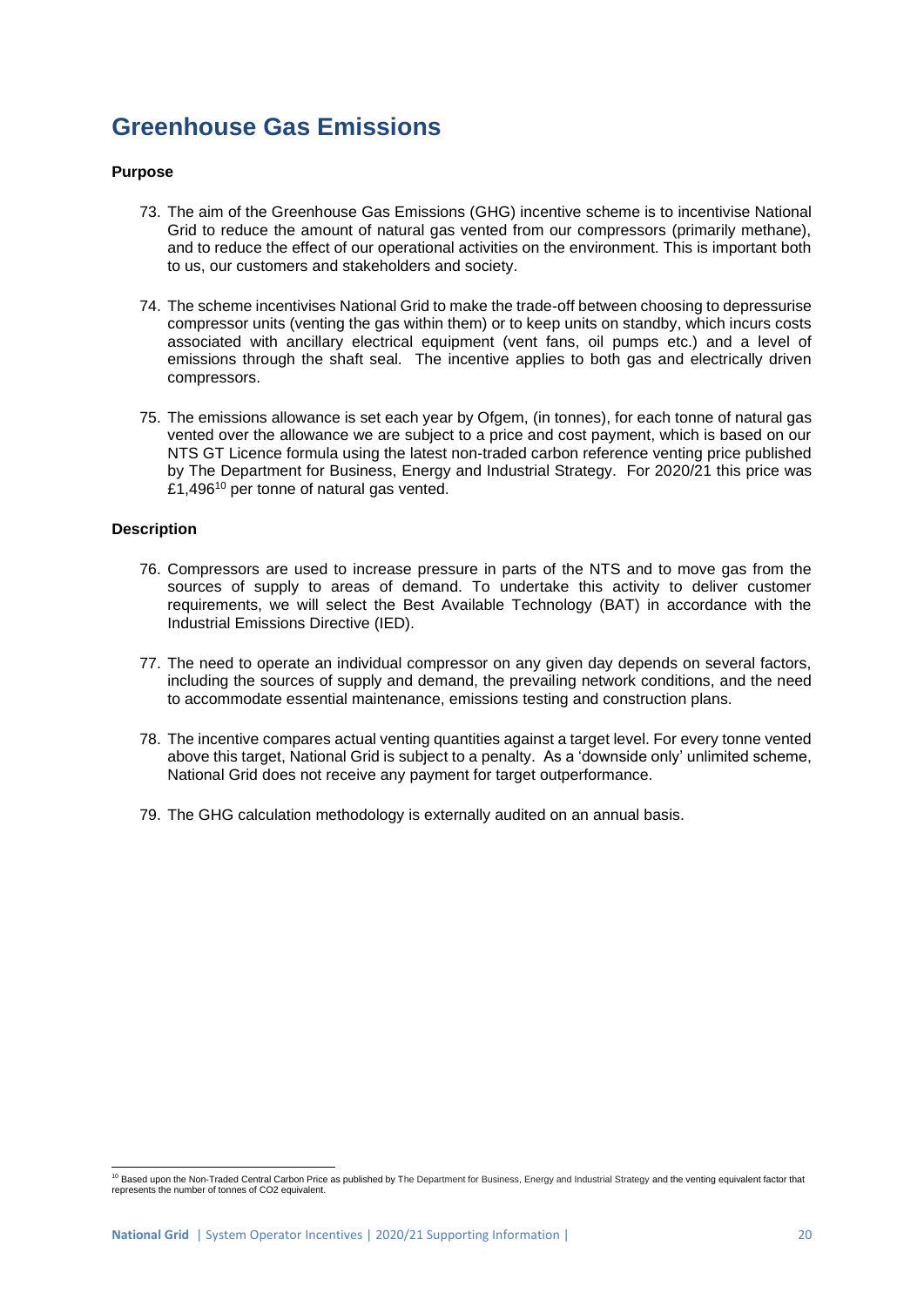#### **Scheme Parameters**

80. The scheme parameters are summarised in Figure 10 below.





- 81. For 2020/21, the target level is <2,897 tonnes, with a penalty of £1,496 per tonne vented above the target. This is equivalent to £100,000 for approximately every 67 tonnes vented above the target.
- 82. For performance year 2020/21, our performance in the GHG incentive scheme was 2,371 tonnes of emissions through compressors which is less than our allowance, this represents a maximum incentive performance of £0.00m. (no penalty, downside only).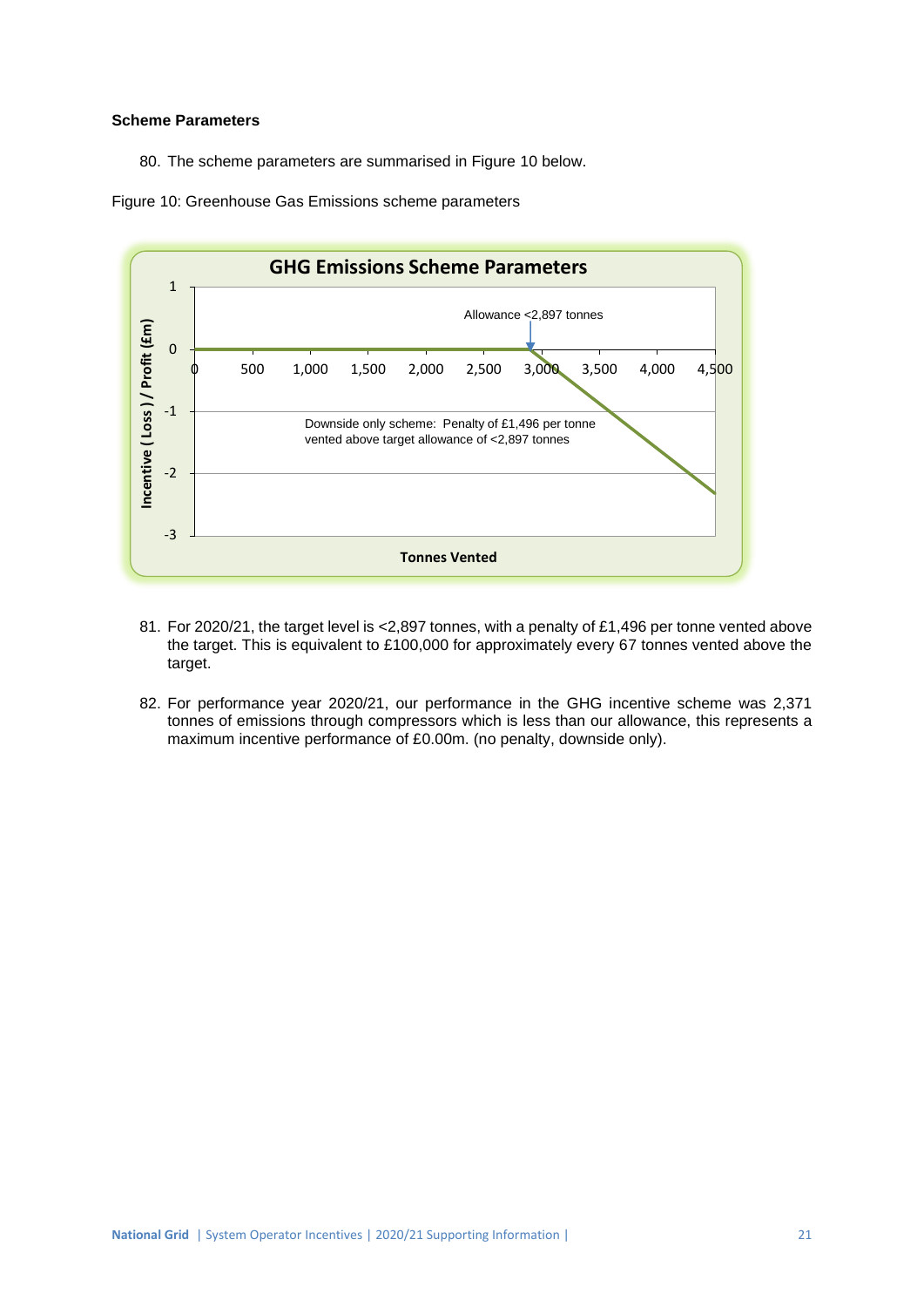## **Customer and Stakeholder Satisfaction**

#### **Purpose**

- 83. We are incentivised to improve the service we provide to our customers and stakeholders through a reward/penalty based on levels of customer and stakeholder satisfaction.
- 84. The aim is to encourage National Grid to be more outwardly focused and responsive to changing stakeholder needs. The arrangements include an incentive for customer and stakeholder engagement.

#### **Description**

- 85. Customer and Stakeholder Satisfaction is an indicator of how satisfied customers and stakeholders are with National Grid's service. To reflect the importance of customer and stakeholder satisfaction, National Grid is incentivised to survey its customers and stakeholders to measure their overall satisfaction.
- 86. To measure satisfaction National Grid carries out surveys on a trigger-based process to capture customer and stakeholder feedback in a timely and relevant manner. The survey asks customers to rate their overall satisfaction with National Grid Transmission on a scale of 1 to 10, where 1 is very dissatisfied and 10 is very satisfied for a range of services and engagement.
- 87. Our surveys cover both the 'System Operator' and 'Transmission Owner' aspects of our role to align with customers' and stakeholders' experience of how we operate as an integrated provider of transmission services.
- 88. The overall satisfaction score we receive from our customers and stakeholders translates to either a financial reward or a penalty equating to +/- 1% of our allowed annual revenue.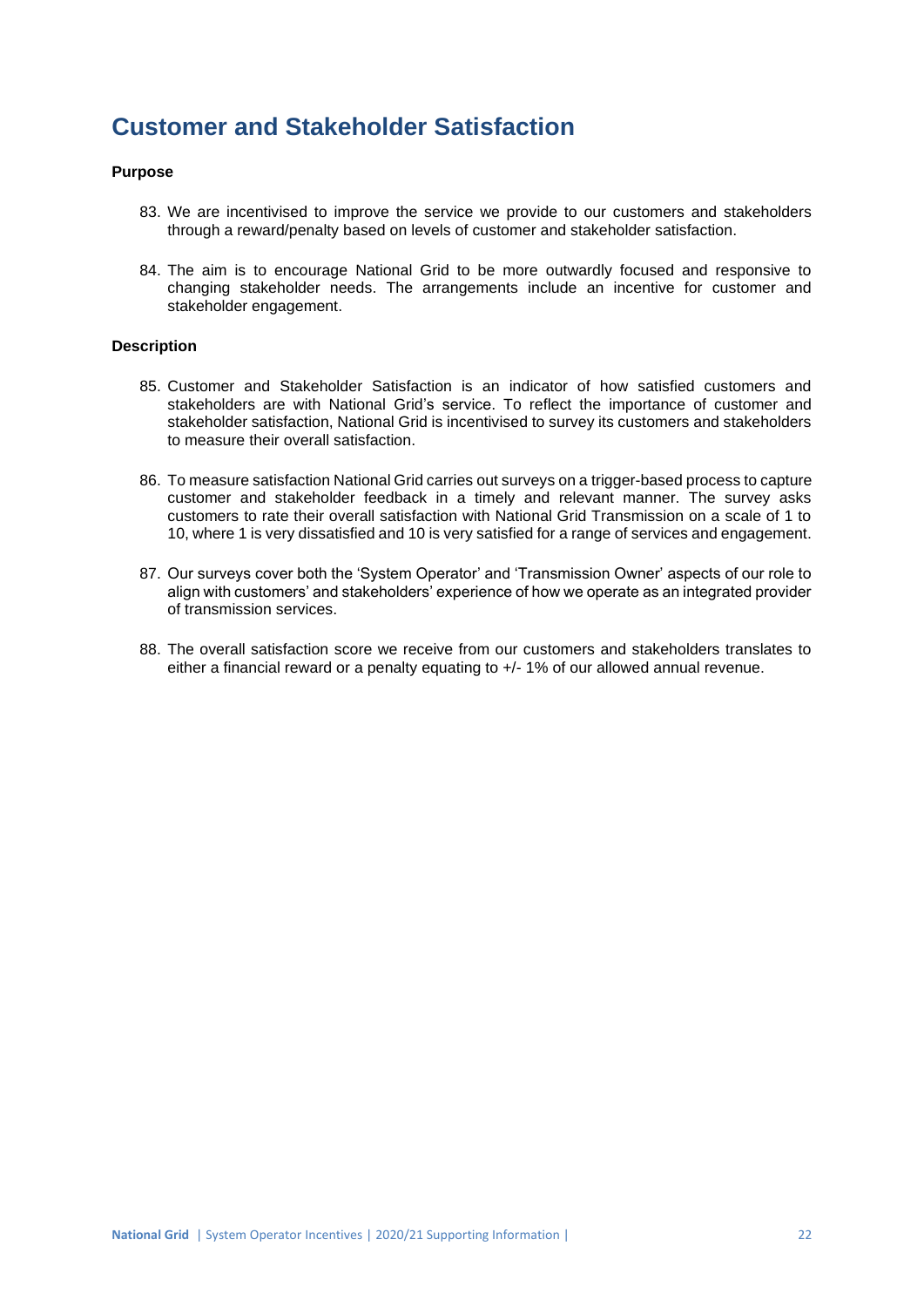



**Financial Performance**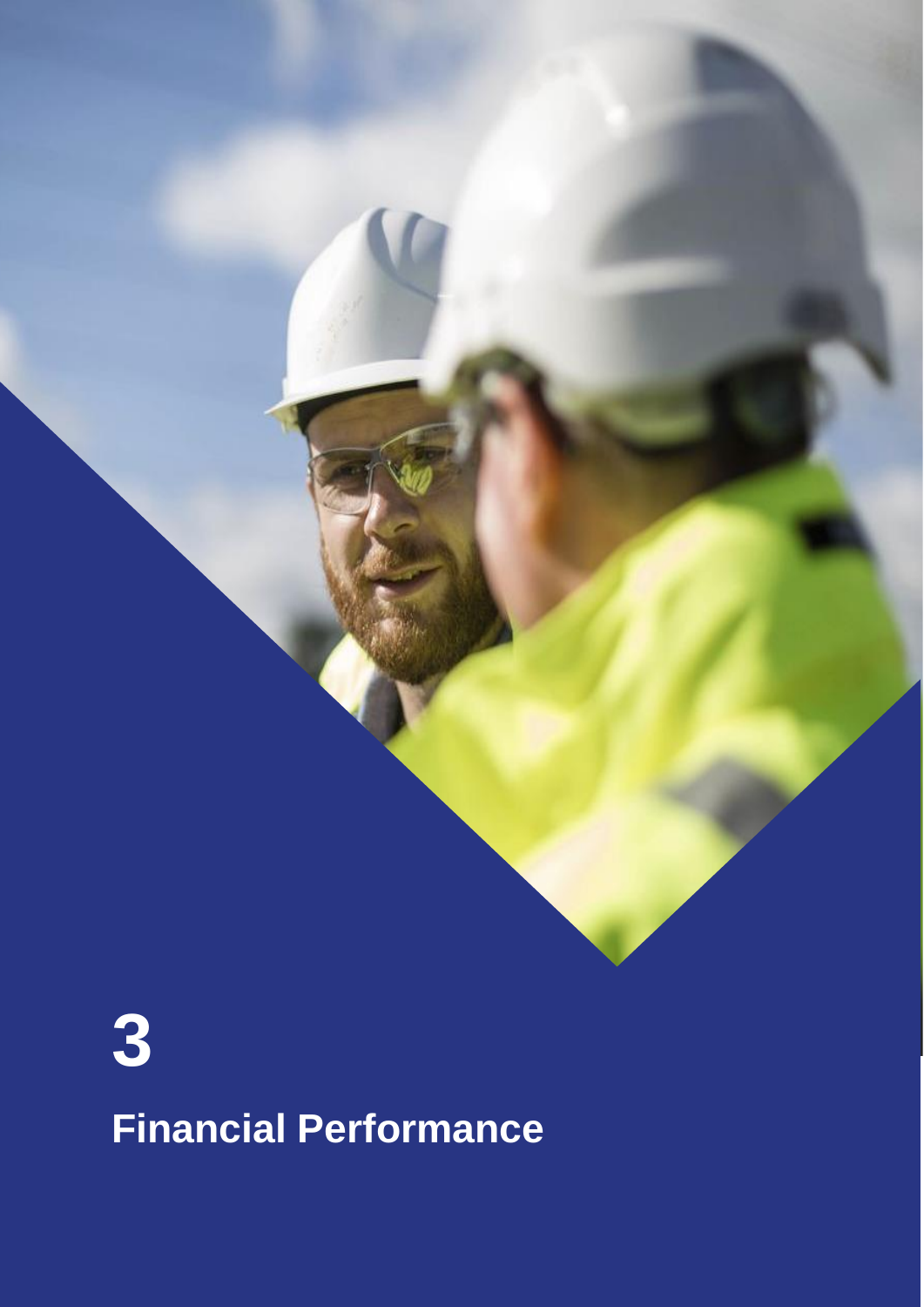## **Financial Performance**

89. The following tables summarise National Grid's incentive performance.

*Please note: that incentive* schemes *often change from year to year so consideration should be given to this when comparing performance figures across years.*

|  | Table 2: Entry and Exit Capacity Constraint Management |  |
|--|--------------------------------------------------------|--|
|--|--------------------------------------------------------|--|

| <b>Incentive Year</b> | <b>Incentive Target</b> | <b>Performance</b> | Incentive performance |
|-----------------------|-------------------------|--------------------|-----------------------|
| 2013/14               | £22m*RPI                | £2.80m             | £12.63m               |
| 2014/15               | £22m*RPI                | £2.27m             | £12.62m               |
| 2015/16               | £22m*RPI                | £1.95m             | £12.60m               |
| 2016/17               | £22m*RPI                | £2.96m             | £13.28m               |
| 2017/18               | £22m*RPI                | £4.04m             | £14.23m               |
| 2018/19               | £22m*RPI                | £2.11m             | £13.75m               |
| 2019/20               | £22m*RPI                | £3.61m             | £14.75m               |
| 2020/21               | £22m*RPI                | £2.63m             | £15.67m               |

#### **Table 3: Transportation Support Services – scheme ended 30th September 2018**

| <b>Incentive Year</b> | <b>Incentive Target</b> | <b>Performance</b> | Incentive performance |
|-----------------------|-------------------------|--------------------|-----------------------|
| 2013/14               | £8.41m                  | £0.03m             | £3.70m                |
| 2014/15               | £8.71m                  | £0.00m             | £3.90m                |
| 2015/16               | £8.87m                  | £0.00m             | £3.93m                |
| 2016/17               | £8.84m                  | £0.00m             | £3.94m                |
| 2017/18               | £9.21m                  | £0.00m             | £4.09m                |
| 2018/19               | £4.76m                  | £0.00m             | £2.11m                |
| 2019/20               | £0.00m                  | £0.00m             | £0.00m                |
| 2020/21               | £0.00m                  | £0.00m             | £0.00m                |

#### **Table 4: NTS Shrinkage**

| <b>Incentive Year</b> | <b>Incentive Target</b> | <b>Performance</b> | <b>Out-performance</b> | <b>Incentive Performance</b> |
|-----------------------|-------------------------|--------------------|------------------------|------------------------------|
| 2011/12               | £124.6m                 | £94.7m             | £29.9m                 | £5.0m                        |
| 2012/13               | £114.9m                 | £101.6m            | £13.3m                 | £3.3m                        |
| 2013/14               | £112.6m                 | £101.2 $m$         | £11.4 $m$              | £5.1m                        |
| 2014/15               | £87.95m                 | £77.17m            | £10.78m                | £4.8m                        |
| 2015/16               | £87.22m                 | £73.24m            | £13.98m                | £6.3m                        |
| 2016/17               | £76.12m                 | £70.49m            | £5.62m                 | £2.53m                       |
| 2017/18               | £83.21m                 | £71.16m            | £12.05m                | £5.42m                       |
| 2018/19               | £94.76m                 | £77.16m            | £17.60m                | £7.0m                        |
| 2019/20               | £97.34m                 | £80.09m            | £17.25m                | £7.0m                        |
| 2020/21               | £76.4m                  | £67.7m             | £8.7m                  | £3.9m                        |

#### **Table 5: Demand Forecasting, D-1**

| <b>Incentive Year</b> | <b>Incentive Target</b> | <b>Performance</b> | <b>Incentive Performance</b> |
|-----------------------|-------------------------|--------------------|------------------------------|
| 2011/12               | 2.75%                   | 3.37%              | $-£1.60m$                    |
| 2012/13               | 2.75%                   | 3.82%              | $-E1.60m$                    |
| 2013/14               | 9.40 mcm                | 8.69 mcm           | £0.88m                       |
| 2014/15               | 8.95 mcm                | 8.07 mcm           | £1.54m                       |
| 2015/16               | 9.00 mcm                | 7.75 mcm           | £1.96m                       |
| 2016/17               | 9.39 mcm                | 8.53 mcm           | £1.51 $m$                    |
| 2017/18               | $9.03$ mcm              | 8.24 mcm           | £1.39m                       |
| 2018/19               | 8.41 mcm                | 8.90 mcm           | $-E0.86m$                    |
| 2019/20               | $9.12$ mcm              | 8.55 mcm           | £1.01m                       |
| 2020/21               | 8.83 mcm                | 8.20 mcm           | £1.10m                       |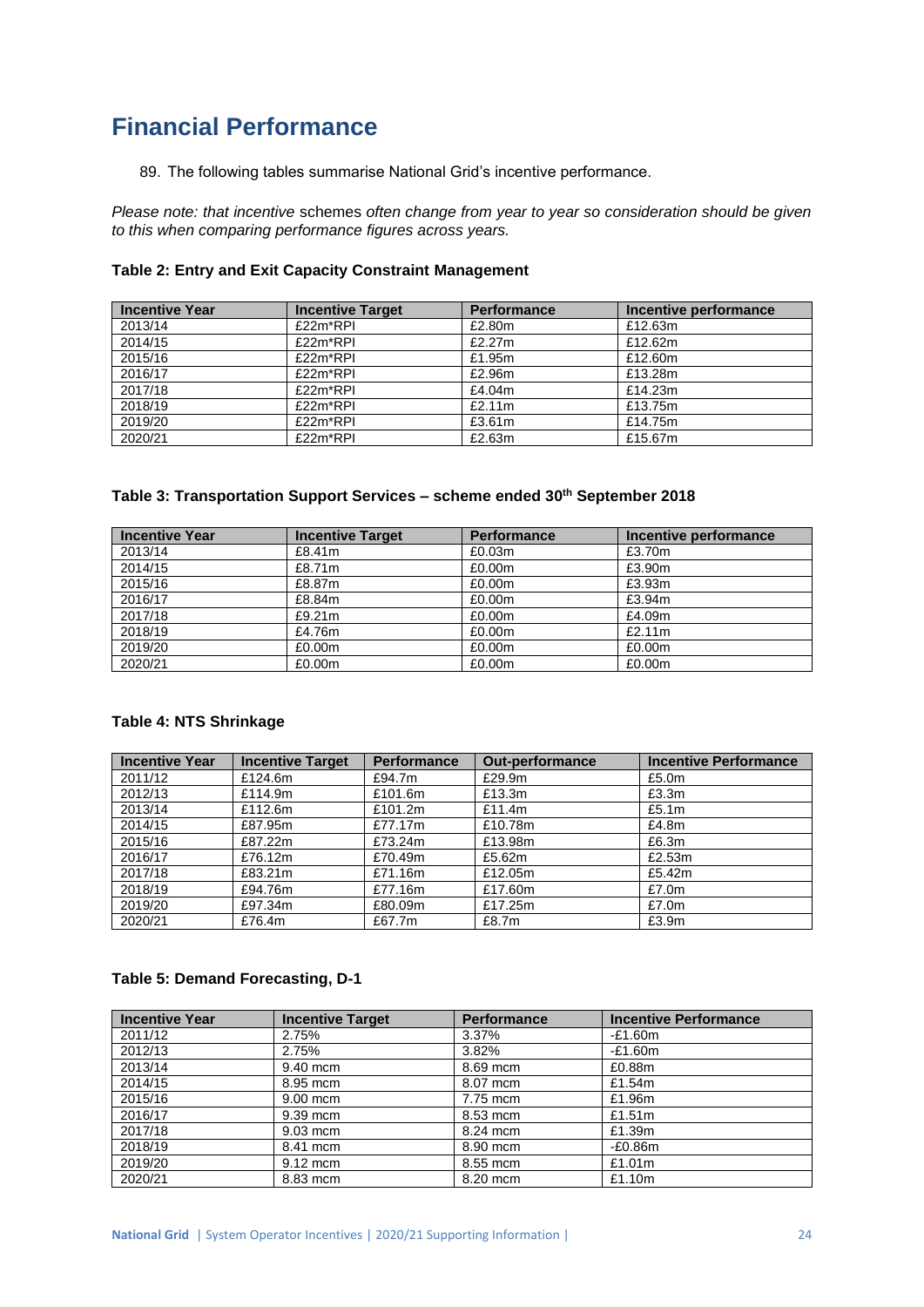#### **Table 6: Demand Forecasting Incentive, D-2 to D-5**

| <b>Incentive Year</b> | <b>Incentive Target</b> | <b>Performance</b> | <b>Incentive Performance</b> |
|-----------------------|-------------------------|--------------------|------------------------------|
| 2013/14               | 16.00 mcm               | 13.10 mcm          | £1.60m                       |
| 2014/15               | 16.00 mcm               | 12.55 mcm          | £2.15m                       |
| 2015/16               | 13.70 mcm               | 12.09 mcm          | £1.17m                       |
| 2016/17               | 13.70 mcm               | 12.39 mcm          | £0.95m                       |
| 2017/18               | 13.70 mcm               | 12.06 mcm          | £1.19m                       |
| 2018/19               | 13.70 mcm               | 13.45 mcm          | £0.19m                       |
| 2019/20               | 13.70 mcm               | 12.90 mcm          | £0.58m                       |
| 2020/21               | 13.70 mcm               | 13.50 mcm          | £0.13m                       |

#### **Table 7: Residual Balancing**

| <b>Incentive Year</b> | <b>Incentive Target (daily)</b> |           | <b>Performance</b><br>days in year) | (average, all | <b>Incentive</b><br><b>Performance</b> |
|-----------------------|---------------------------------|-----------|-------------------------------------|---------------|----------------------------------------|
|                       | <b>Price</b>                    | Linepack  | <b>Price</b>                        | Linepack      |                                        |
| 2011/12               | 1.5%                            | $2.8$ mcm | 1.57%                               | $2.46$ mcm    | £0.252m                                |
| 2012/13               | 1.5%                            | $2.8$ mcm | 1.69%                               | $1.96$ mcm    | £0.647m                                |
| 2013/14               | 1.5%                            | $2.8$ mcm | 0.70%                               | $1.90$ mcm    | £0.952m                                |
| 2014/15               | 1.5%                            | $2.8$ mcm | 0.96%                               | $1.61$ mcm    | £1.088m                                |
| 2015/16               | 1.5%                            | $2.8$ mcm | 0.64%                               | $1.62$ mcm    | £1.195m                                |
| 2016/17               | 1.5%                            | $2.8$ mcm | 0.95%                               | $1.74$ mcm    | £1.060m                                |
| 2017/18               | 1.5%                            | $2.8$ mcm | 1.77%                               | $1.99$ mcm    | £0.649m                                |
| 2018/19               | 1.5%                            | $2.8$ mcm | 0.73%                               | $1.90$ mcm    | £0.997m                                |
| 2019/20               | 1.5%                            | 2.8mcm    | 1.12%                               | $1.73$ mcm    | £0.932m                                |
| 2020/21               | 1.5%                            | 2.8mcm    | 0.77%                               | $1.51$ mcm    | £1.214m                                |

#### **Table 8: Maintenance**

| <b>Incentive</b> | <b>Incentive Target (days)</b> |           | <b>Performance (days)</b> |           | <b>Incentive</b> |
|------------------|--------------------------------|-----------|---------------------------|-----------|------------------|
| Year             | <b>Change To MD</b>            | Use of MD | <b>Change To MD</b>       | Use of MD | performance      |
| 2013/14          | 6.24                           | 72.30     | 0.00                      | 31.00     | £1.138m          |
| 2014/15          | 1.02                           | 44.65     | 0.00                      | 4.00      | £0.864m          |
| 2015/16          | 3.99                           | 11.00     | 0.00                      | 2.00      | £0.364m          |
| 2016/17          | 16.82                          | 11.00     | 0.00                      | 1.00      | £0.690m          |
| 2017/18          | 20.37                          | 11.00     | 0.00                      | 1.00      | £0.690m          |
| 2018/19          | 13.34                          | 11.00     | 0.00                      | 0.00      | £0.715m          |
| 2019/20          | 11.02                          | 11.00     | 6.00                      | 0.00      | £0.466m          |
| 2020/21          | 9.498                          | 11.00     | 0.00                      | 0.00      | £0.475m          |

#### **Table 9: Greenhouse Gas Emissions**

| <b>Incentive Year</b> | <b>Incentive Target</b>      | <b>Performance</b> | <b>Incentive Performance</b> |
|-----------------------|------------------------------|--------------------|------------------------------|
| 2011/12               | $3.007$ tonnes <sup>11</sup> | 3.000 tonnes       | £0.000m                      |
| 2012/13               | 3,007 tonnes                 | 3,443 tonnes       | $-E0.353m$                   |
| 2013/14               | 2.917 tonnes                 | 3.332 tonnes       | $-£0.541m$                   |
| 2014/15               | 2,829 tonnes                 | 2,857 tonnes       | $-£0.039m$                   |
| 2015/16               | 2.744 tonnes                 | 2.882 tonnes       | $-£0.195m$                   |
| 2016/17               | 2,897 tonnes                 | 3,590 tonnes       | $-E1.008m$                   |
| 2017/18               | 2,897 tonnes                 | 3,893 tonnes       | $-E1.363m$                   |
| 2018/19               | 2.897 tonnes                 | 2.871 tonnes       | £0.000m                      |
| 2019/20               | 2.897 tonnes                 | 2.500 tonnes       | £0.000m                      |
| 2020/21               | 2.897 tonnes                 | 2.371 tonnes       | £0.000m                      |

<sup>11</sup> Target quoted is mid-point between upper and lower limit (dead band)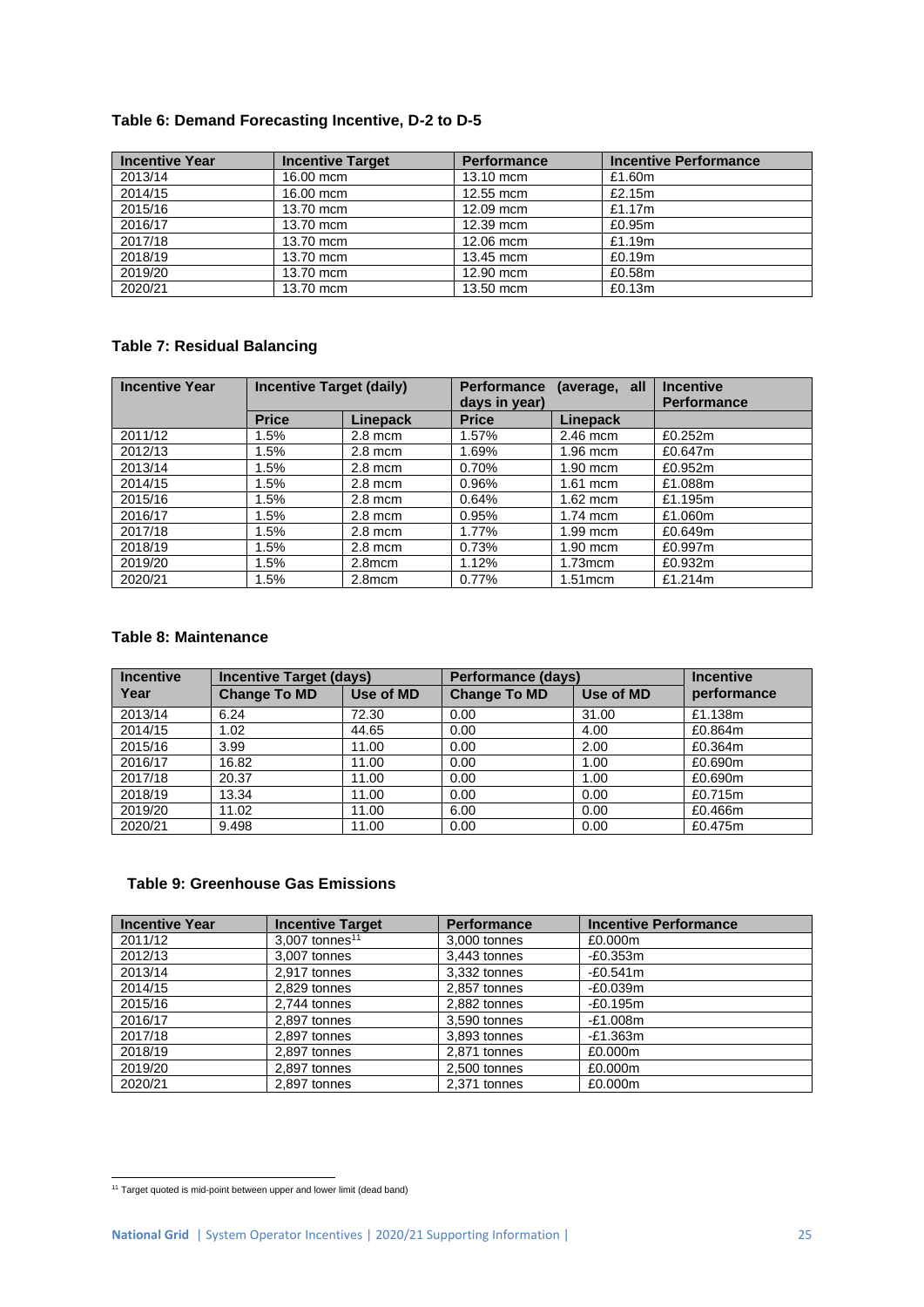

# **4 Incentive Payment Charges**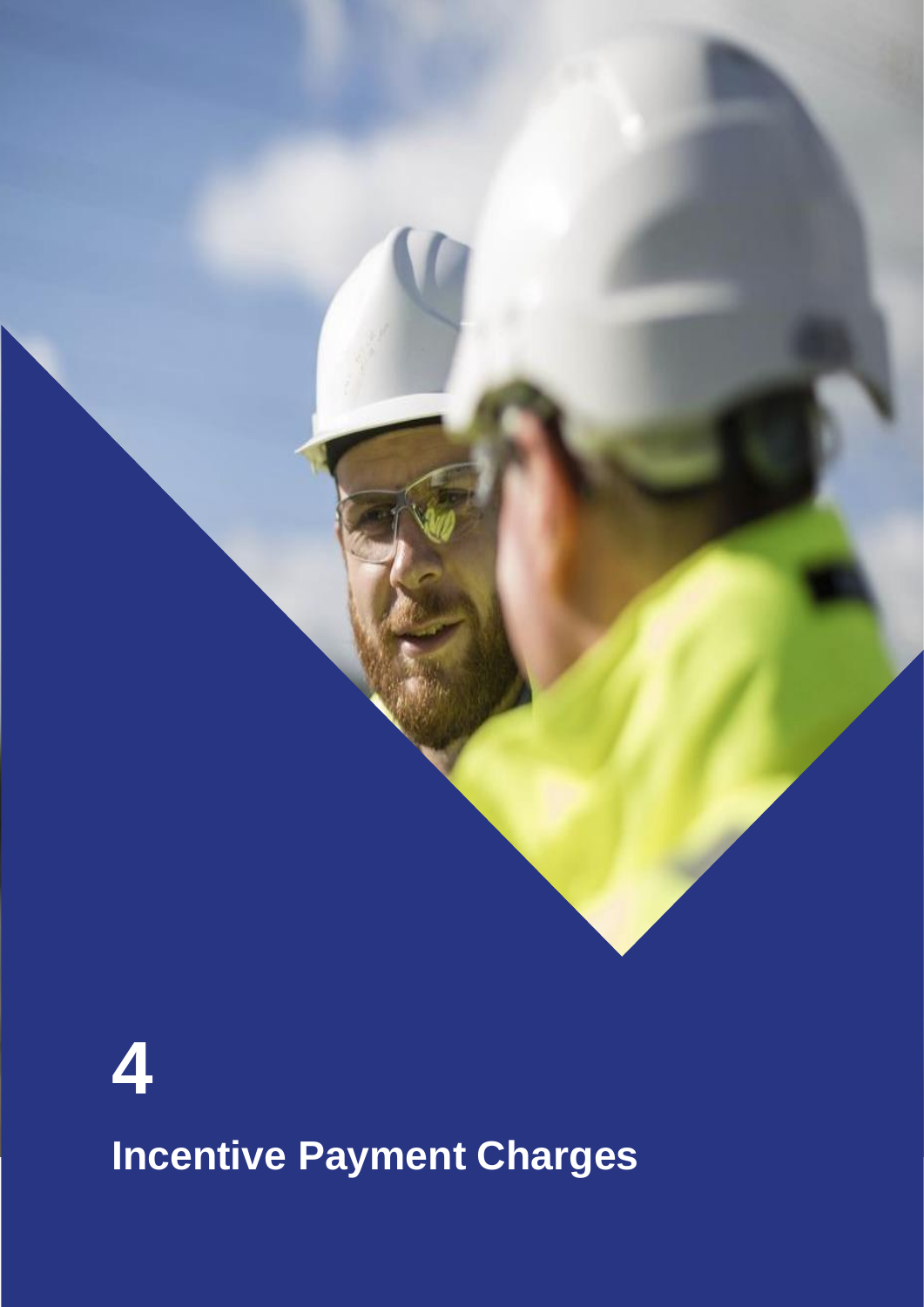## **Impact of Incentive Payments on Charges**

*This section shows the link between incentive revenues and charges faced by Users.*

- 90. National Grid's incentive payments are recovered from Shippers through the SO Commodity Charge, which National Grid has a reasonable endeavours obligation to only set twice a year on the 01 April and the 01 October.
- 91. National Grid publishes a quarterly update on the charges report, which contains either the actual SO Commodity Charge, or the latest forecast of the charge. This report also includes supporting data on how these charges have been calculated and can be found (with previous versions) on the National Grid website.
- 92. As a rule of thumb, an increase of £2m in the costs recovered through the SO commodity charge would correspond with an increase in the SO Commodity Charge of approximately 0.0001p/kWh applied to both entry and exit flows.
- 93. From 2013/14, revenues and costs in respect of the Entry Capacity and Exit Capacity Constraint Management and Transportation Support Services incentive schemes were reflected in the SO Commodity Charge within the second Formula Year following the Formula Year in which those revenues and costs were accrued.
- 94. Accordingly, incentive revenues and costs for 2020/21 (in respect of Entry Capacity and Exit Capacity Constraint Management) will be reflected in SO Commodity Charges in 2022/23.